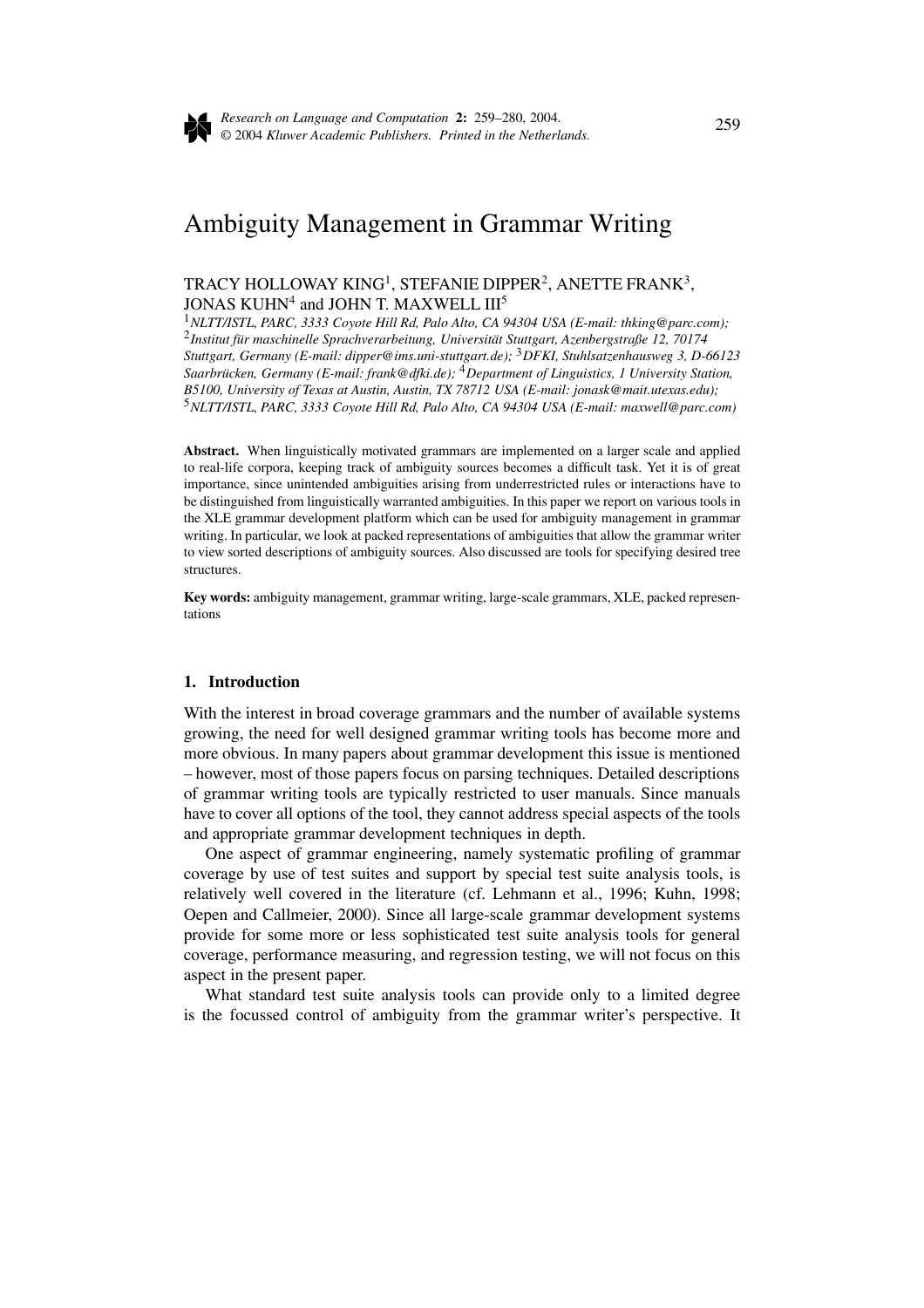is this specific, complex task in practical large-scale grammar development that we focus on in this paper. We illustrate and discuss the techniques and tools employed in this task based on a particular grammar development platform, the Xerox Linguistic Environment (XLE). XLE is a platform designed specifically for the development of grammars in the framework of Lexical-Functional Grammar (LFG). However, most of the engineering aspects of large-scale grammar carry over to other frameworks and development platforms.

The paper is organized as follows: Section 2 discusses the different facets of the ambiguity problem in computational syntax, identifying the problem of ambiguity management as the central issue in large-scale grammar development. Section 3 introduces the specific project context that we use for illustration, presenting the main interfaces of the XLE system in section 3.1 and providing some background on the technical approach to ambiguity packing implemented in the XLE system in section 3.2. Section 4 is the main section of this paper, discussing the tools and techniques for ambiguity management in XLE; in sections 4.1 and 4.2 we present the basic facilities for viewing and selecting analyses; in section 4.3 we describe more advanced facilities and views, which allow the grammar writer to select structures from a single, packed f-structure; section 4.4 presents an additional device for detecting ambiguity sources in a grammar. In section 5, we compare the tools that the XLE system provides with the facilities of a related approach. Finally, section 6 provides a summary with some discussion.

#### **2. Ambiguity Management in Grammar Development**

Ambiguity is one of the main problems faced by large-scale computational grammars. Ambiguities can arise through rule interactions, via alternative definitions of lexical entries, or simply from linguistically justified syntactic ambiguities. As opposed to human interpreters, computational grammars are not yet able to correctly determine the contextually correct or intended syntactic analysis from a set of alternative analyses. Thus, a computational grammar which covers a realistic fragment of natural language will, for a given sentence, come up with a large number of possible analyses, most of which are not perceived by humans or are considered inappropriate in the given context.

There are three main aspects of managing ambiguity in language processing: (i) The parsing and generation algorithms have to deal with an exponential number of ambiguous structures in an efficient way, avoiding combinatorial explosion. (ii) Some disambiguation strategy has to be adopted, depending on the application of the grammar (one strategy is to preserve ambiguity wherever possible, e.g., in machine translation; in other application contexts, one might want to apply disambiguation strategies). These two aspects have received a lot of attention in the literature (see for example Maxwell and Kaplan 1989, 1993, 1996; Shemtov, 1997; Oepen and Carroll 2000; Flickinger, 2000).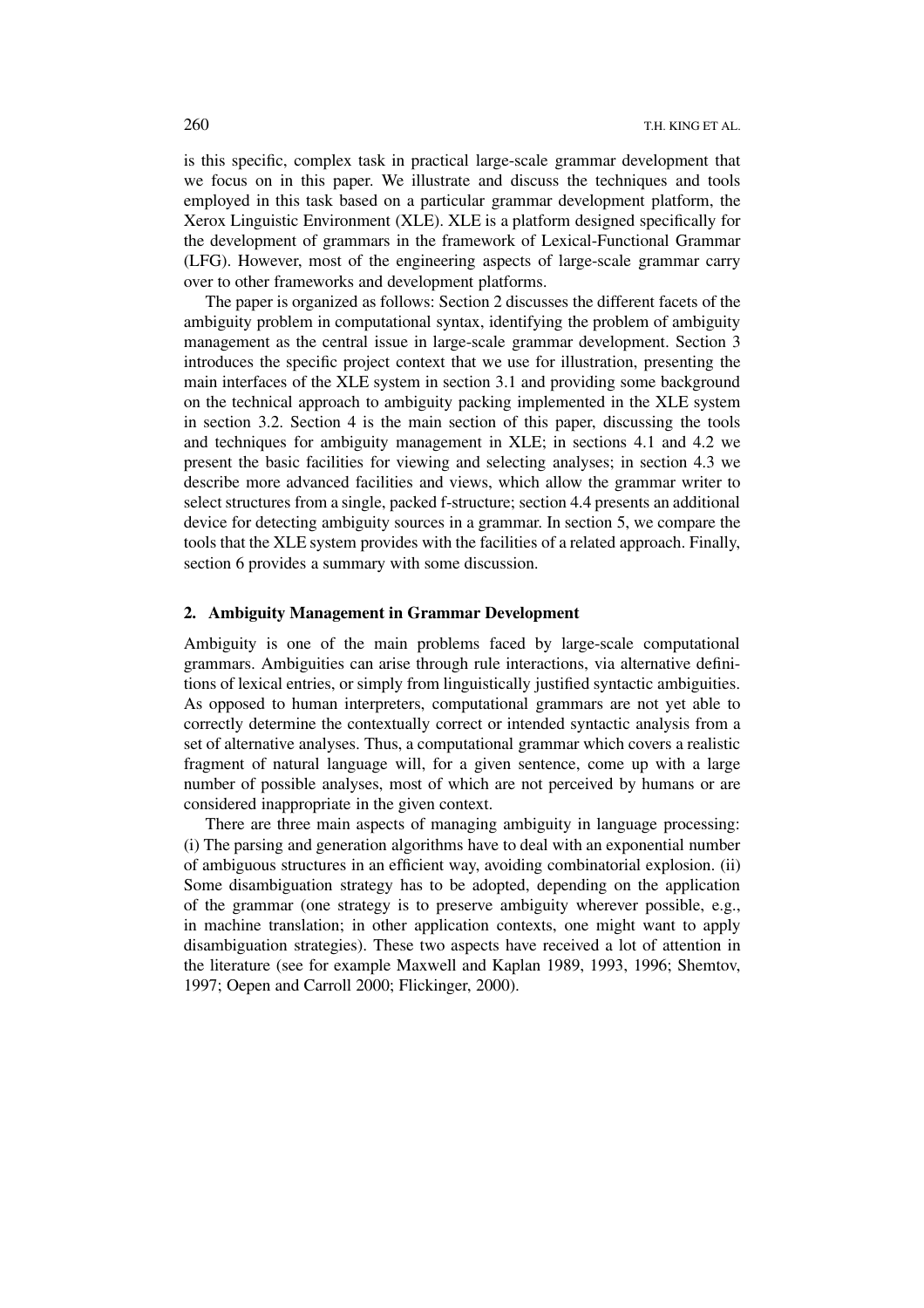However there is a third aspect of the ambiguity problem that is independent of these two: (iii) while developing a linguistically motivated grammar, it is important to keep track of the ambiguity sources. Unlike more shallow approaches which typically conflate the tasks of parsing and disambiguation, a deep grammar assigns all the syntactically available readings to a given string. When dealing with real-life sentences, sophisticated methods of managing these ambiguities are thus required. This aspect is what we will focus on.

## 2.1. DEALING WITH AMBIGUITY IN GRAMMAR WRITING – AN EXAMPLE

We can distinguish two major ambiguity-related tasks for grammar writers when there are multiple outputs of the parser. The first task is to check whether a particular desired structure is contained within the output. The second is to determine which structures in the output are undesirable overgeneration. Consider a sentence like (1a). Running a relatively large-scale grammar, a linguist will typically expect three analyses for this sentence (1b–d):

- (1) a. I saw her duck under the table.
	- b. I saw  $[N_P \text{ her}]\left[\sqrt{VP} \text{ duck under the table}\right]$ . = I saw that she ducked under the table.
	- c. I  $\left[ \gamma_P \text{ saw} \left[ \gamma_P \text{ her duck} \right] \left[ \gamma_P \text{ under the table} \right] \right]$ . (the seeing is done under the table)
	- d. I saw  $\left[_{NP}\right]$  her duck  $\left[_{PP}\right]$  under the table]]. (the duck is under the table)

As a matter of fact, a grammar based on a realistic lexicon will reveal two additional analyses with *saw* as present tense of the transitive verb *saw* (with the same attachment possibilities as in (1c, d)). On purely syntactic grounds these readings are fully justified, and their presence underlines the need for ambiguity management tools. In the following, however, we will restrict attention to the three readings in (1b–d), with the verb *see*. The first analysis (1b) is one in which *see* takes three arguments (subject, object, and infinitive); in the other two it takes two arguments (subject and object) and an adjunct to the verb or to the object.

If, for example, the grammar writer has just added three-argument verbs of this type, it is necessary to search through the set of output structures to make sure that the correct one is there. If there are only a few solutions, this is a trivial task, but as their number increases, searching through the solution set can become extremely tedious.

Once the desired analysis is found within the solution set, the task is then to determine the source of the other parses. Some may be legitimate, grammatical analyses, as in the situation described for (1). However, some may indicate overgeneration problems with the grammar which need to be eliminated by the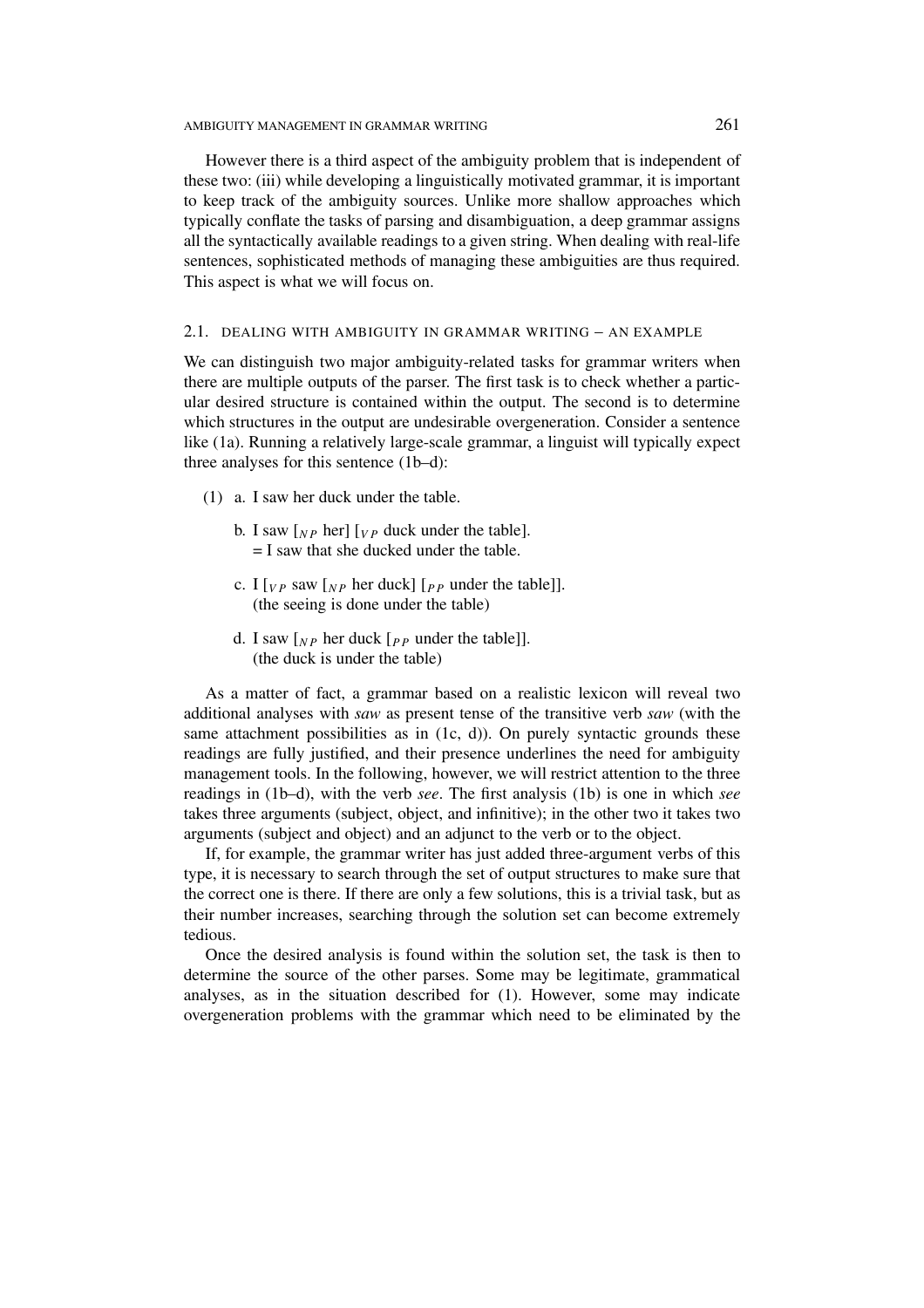grammar writer. With a large number of solutions, searching through them one at a time can become cumbersome. Having a way to group the solutions can speed up the process. For example, if for a lexical item an extra, incorrect subcategorization frame has been added to the grammar, the number of parses for any sentence with that lexical item will grow systematically. As such, being able to see this increase in the number of readings can speed up the grammar debugging process.

It should be evident that for ambiguity management in large-scale grammars, various grammar debugging approaches should be combined: in some cases, a detailed inspection of individual syntactic analyses will reveal problems or bugs in the grammar. However, in order to efficiently find out which input sentences should be inspected after a revision in the grammar, suitable test suites and an automated test regime with profiling techniques is required. As mentioned above, test suite design issues have been extensively discussed in the literature (see Lehmann et al., 1996 and references therein), and test suite analysis tools are provided with all grammar development platforms (see for example Kuhn, 1998; Oepen and Callmeier, 2000). We therefore do not address testing in the present paper, but focus on the tools and techniques required for inspecting ambiguous analyses for individual input sentences, possibly detected by using general test suite analysis tools.

## 2.2. AMBIGUITY MANAGEMENT TOOLS IN GRAMMAR DEVELOPMENT **SYSTEMS**

All current systems for grammar development on a large scale contain tools supporting the grammar writer. Many of them provide facilities similar to those we present in the following section. However, for reasons mentioned in the introduction, specialized reports about tools supporting ambiguity management are missing (with the exception of Carter (1997), discussed in more detail below).

Here is an overview of many of the more widely known large grammar development systems (focussing on publications about grammar writing facilities).

- The Grammar Development Environment (GDE) is part of the Alvey Natural Language Tools. It employs a metagrammatical formalism similar to GPSG. The GDE user manual (Carroll, 1991) includes descriptions of various tool commands for parsing and debugging.
- The Linguistic Knowledge Building system (LKB) is a grammar and lexicon development environment designed for constraint-based linguistic formalisms (Copestake and Flickinger, 2000). The LKB user manual (Copestake et al., 2000) also includes descriptions of various tool commands for parsing and debugging.
- The XTAG system includes a grammar development tool based on the Tree Adjoining Grammar formalism. Short descriptions of the tool can be found in XTAG Research Group (2001), chapter 3, and Doran et al. (1994) (note that in the 2001 version of XTAG Research Group, this paragraph is missing).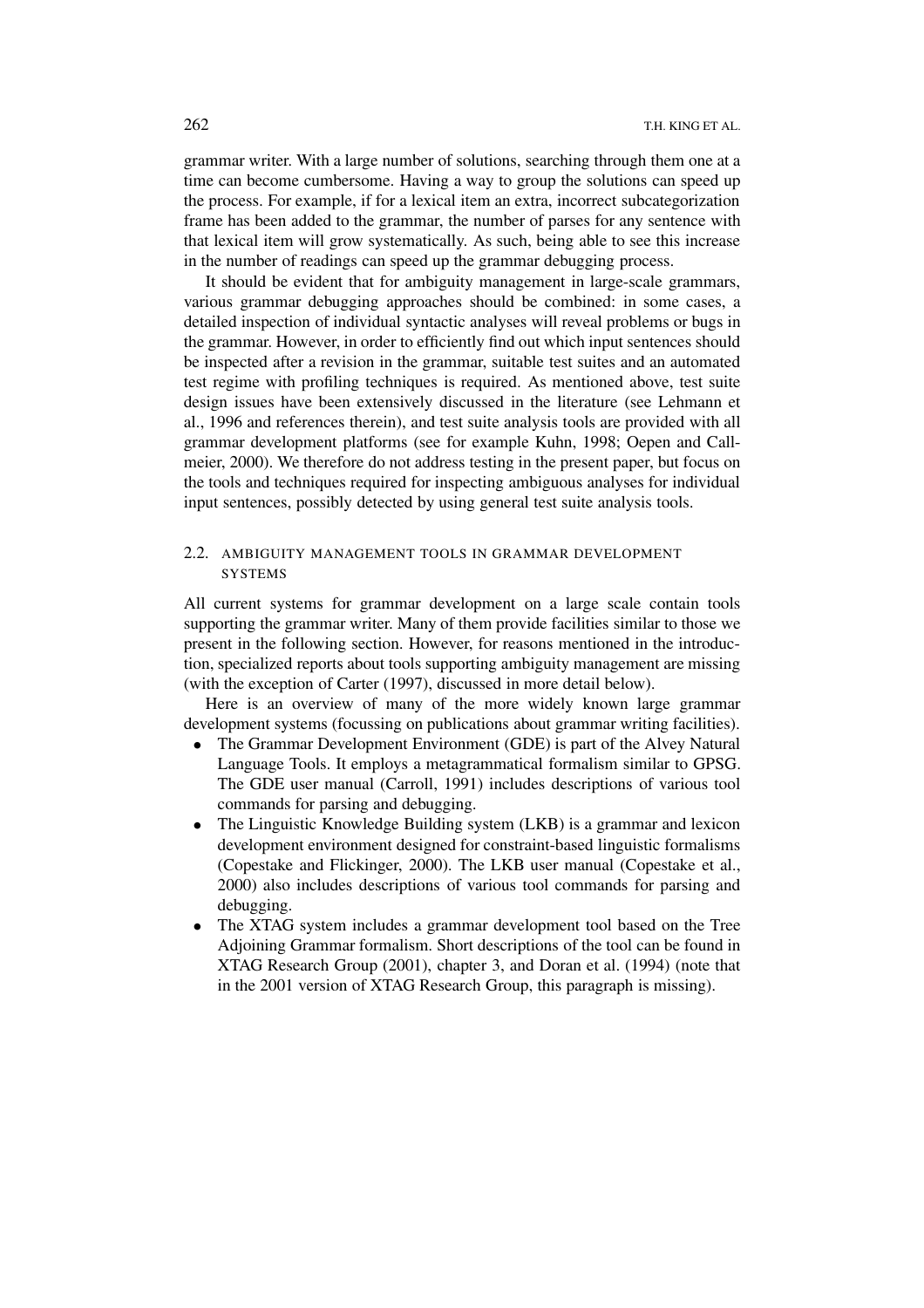AMBIGUITY MANAGEMENT IN GRAMMAR WRITING 263

- PAGE (Platform for Advanced Grammar Engineering) is a development platform of grammars based on typed feature logics (e.g. HPSG) with limited documentation.
- There are various grammar development environments designed with the predominant goal of verifying linguistic theories: ALE (Carpenter and Penn 1999), CUF (Dörre et al., 1996), TFS (Emele, 1994), ConTroll (Götz et al., 1997), XLFG (Clement, 1996–1999), and others.<sup>1</sup> With such systems the need for sophisticated inspection tools is less immediate since they are mostly used with smaller grammar fragments.

As opposed to the references cited for the systems listed above, Carter (1997) is a detailed report about a tool used for disambiguation within the Core Language Engine (CLE) (Alshawi, 1992). CLE is a general purpose system for natural language applications. It includes a syntactic parsing component for constraintbased unification grammars, and delivers semantic representations in QLF (Quasi-Logical Form) format. Carter (1997) presents a well-designed graphical tool, the "TreeBanker", which enables linguistically trained, but non-expert users to efficiently select analyses from a set of proposed solutions delivered by the CLE system. Differences between the TreeBanker tools and the facilities provided by the XLE system will be discussed in section 5.

## **3. The Grammar Development Platform**

This section provides the relevant background on the XLE system, focussing on the technical treatment of ambiguity in parsing and giving a first overview of the display facilities.

## 3.1. PROJECT CONTEXT

Xerox PARC has developed the XLE system (Xerox Linguistic Environment), a platform for large-scale LFG (Lexical-Functional Grammar) grammar development. XLE comprises interfaces to finite-state preprocessing modules for tokenization and morphological analysis, as well as an efficient parser and generator for LFG grammars. Since 1995, the PARGRAM (Parallel LFG Grammar Development) project, a joint initiative of Xerox PARC, XRCE Grenoble, and the University of Stuttgart (IMS), has investigated the potential of LFG for large-scale NLP applications. PARGRAM encompasses linguistic research in LFG-based parallel grammar development for different languages: originally, English, French, and German; recently, the University of Bergen as a new partner has started developing a Norwegian grammar, and a Japanese grammar is being developed by Fuji Xerox.

LFG (Bresnan, 1982, 2000) is particularly well suited for high-level syntactic analysis in multilingual NLP tasks. The LFG formalism assigns natural language sentences two levels of linguistic representation – a constituent phrase structure (c-structure) and a functional structure (f-structure). The c-structure encodes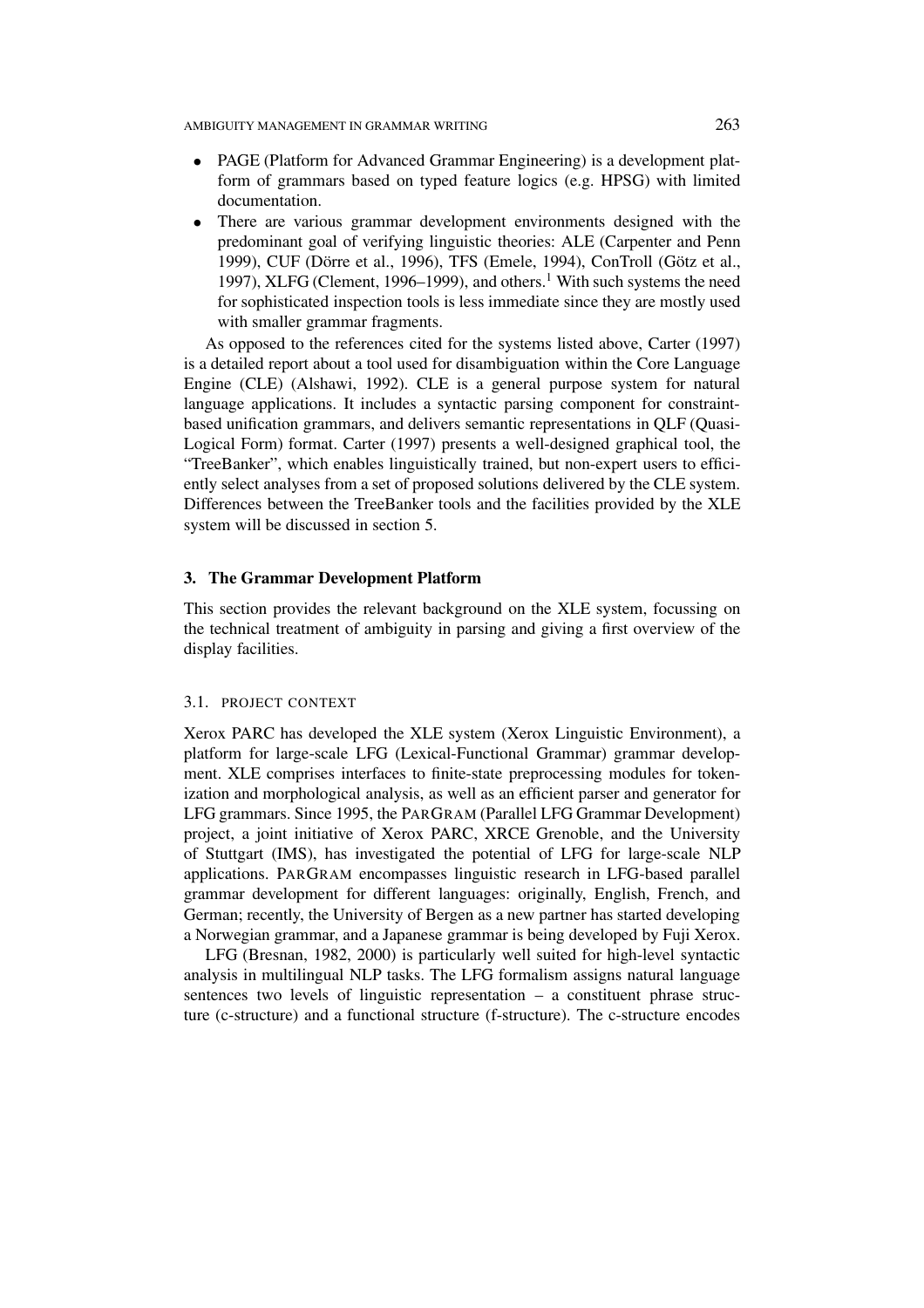

*Figure 1.* XLE Windows.

constituency (dominance) and surface order (precedence). The f-structure is an attribute-value representation which encodes syntactic information in terms of morphosyntactic features (NUM, GEND, TENSE, etc.) as well as functional relations between predicates and their arguments or adjuncts. The two levels of representation are related via the correspondence function  $\phi$ , which maps partial c-structures to partial f-structures. Documentation and discussion of the implemented English, French, and German LFG grammars are given in Butt et al. (1999).

The main XLE user interface is shown in Figure 1. XLE displays four windows: at the top left appears the c-structure window, at the bottom left the corresponding f-structure window. The right-hand side windows display the f-structure chart (on the top) and the chart-choices window (on the bottom). These views and their usage are discussed in detail in section 4.

# 3.2. AMBIGUITY PACKING IN XLE

The parsing and generation algorithms realized in XLE are based on insights from research into efficient processing algorithms for unification-based grammars (see in particular Maxwell and Kaplan, 1989, 1993, 1996; Shemtov, 1997).<sup>2</sup>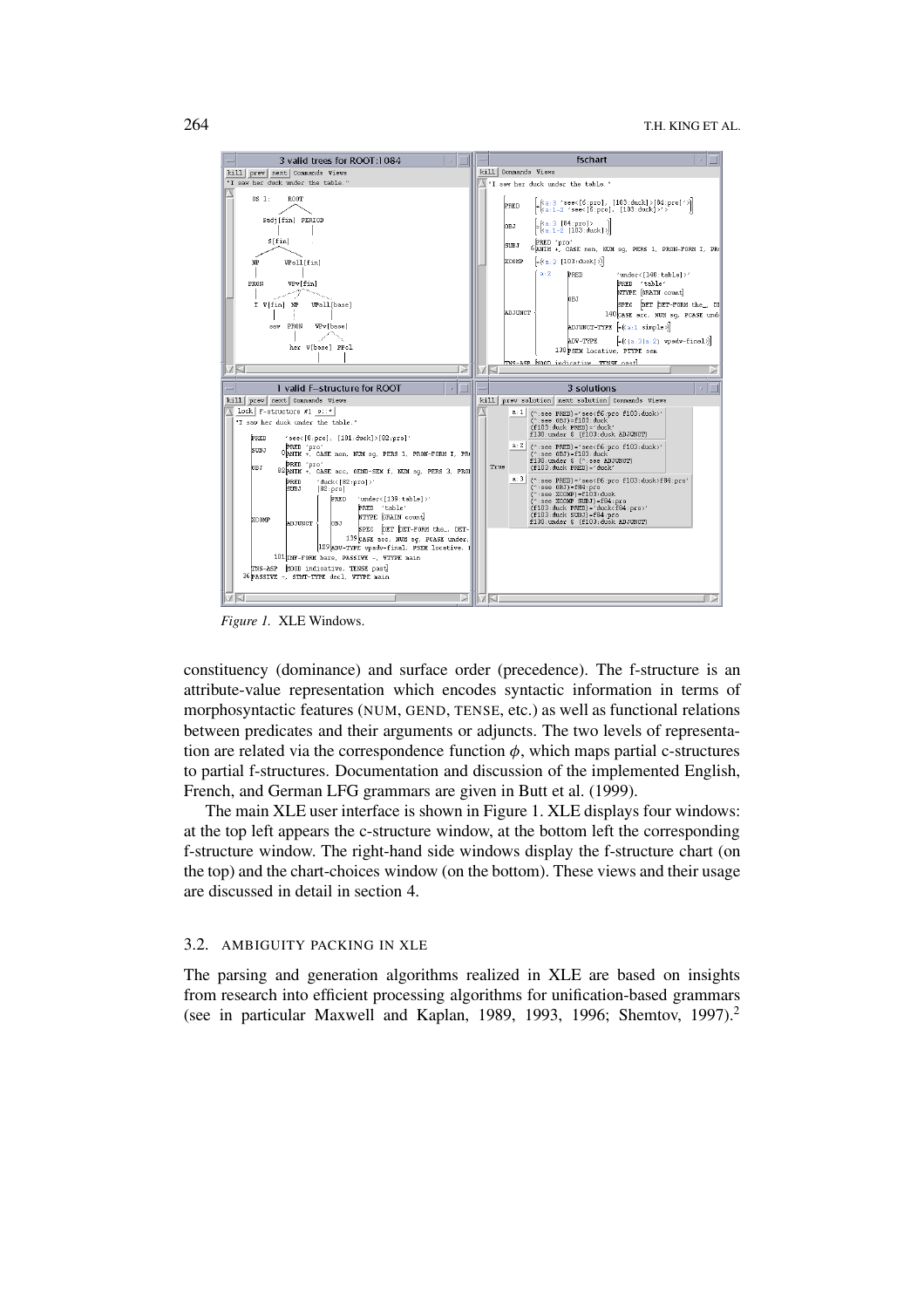One important facet of these efficient processing techniques is an algorithm for contexted constraint satisfaction, a method for processing ambiguities efficiently in a chart-like "packed" representation.

A major source of computational complexity with higher-level syntactic grammars is the high potential for ambiguities, especially with large-coverage grammars. While disjunctive statements of linguistic constraints allow for a transparent and modular specification of linguistic generalizations, the resolution of disjunctive feature constraint systems is expensive, in the worst case exponential. Conjunctive constraint systems, on the other hand, can be solved by standard unification algorithms which do not present a computational problem.

In standard approaches to disjunctive constraint satisfaction, disjunctive formulas are therefore converted to disjunctive normal form (DNF), as in (2). Conjunctive constraint solving is then applied to each of the resulting conjunctive subformulas. However, the possibly exponential number of such subformulas results in an overall worst-case exponential process. Moreover, in conversion to DNF individual facts are replicated in several distinct conjunctive subformulas. This means that they have to be recomputed many times.

(2)  
\n
$$
(a \wedge x \wedge c)
$$
\n
$$
(a \vee b) \wedge x \wedge (c \vee d) \Rightarrow \vee (b \wedge x \wedge d)
$$
\n
$$
\vee (b \wedge x \wedge d)
$$
\n
$$
\vee (b \wedge x \wedge d)
$$

Maxwell and Kaplan (1989) observe that, although the number of disjunctions to process grows in rough proportion to the number of words in a sentence, most disjunctions are local and independent of each other. The general pattern is that disjunctions that arise from distinct parts of the sentence do not interact, as they are embedded within distinct parts of the f-structure. If disjunctions are independent, they conclude, it is not necessary to explore all combinations of disjuncts as they are rendered in DNF to determine the satisfiability of the entire constraint system.

On the basis of these observations, Maxwell and Kaplan (1989) devise an algorithm for contexted constraint satisfaction, realized in the XLE parsing and generation algorithms, that reduces the problem of disjunctive constraint solving to the computationally cheaper problem of conjunctive contexted constraint solving. The disjunctive constraint system is converted to a contexted conjunctive form (CF), a flat conjunction of implicational (contexted) facts, where each fact  $(a, b, x, \ldots)$  is labeled with a propositional (context) variable *p*, *q* or its negation, as in  $(3)$ 

(3)  
\n
$$
(a \lor b) \land x \land (c \lor d) \implies \land x
$$
\n
$$
\land (q \to c) \land (\neg q \to d)
$$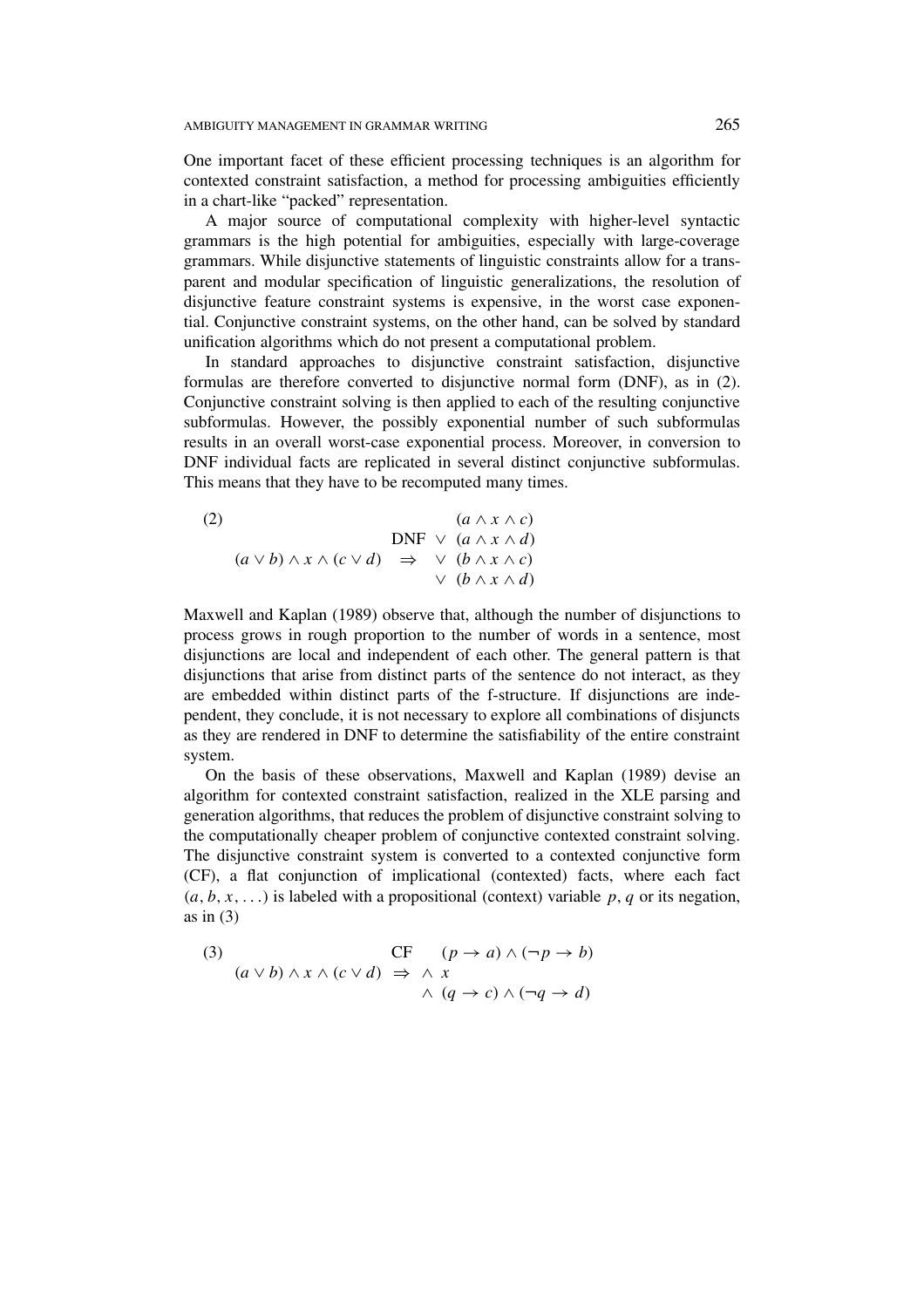| fschart<br>п                                                                                                                                                         |
|----------------------------------------------------------------------------------------------------------------------------------------------------------------------|
| "Mary sees the qirl with the telescope."                                                                                                                             |
| PRED<br>$\text{'see} \in [3:\texttt{Mary}], [39:\texttt{qirl}]$ >'<br>3PRED 'Mary'<br><b>SUBJ</b><br><b>PRED</b><br>'girl'                                           |
| $\begin{bmatrix} a:2 & pRED & 'with([84:telescope])' \\ 68 & 0BJ & 84[pRED & 'telescope'] \end{bmatrix}$<br>ADJUNCT<br>OBJ<br>39<br>19 ADJUNCT $(a_1 1 \t[68:with])$ |
|                                                                                                                                                                      |

*Figure 2.* F-structure chart for *Mary sees the girl with the telescope*.

based on the Lemma in (4):

(4)  $\phi_1 \vee \phi_2$  is satisfiable iff  $(p \rightarrow \phi_1) \land (\neg p \rightarrow \phi_2)$  is satisfiable, where *p* is a new propositional variable.

Context variables  $p$  and their negations are thus used to specifiy the requirement that for a disjunction of facts  $\phi_1 \lor \phi_2$  at least one of the disjuncts is true.

As can be seen in the above example (3), conversion to CF has the advantage that each fact appears only once, and thus will be processed only once. The resulting formula is a flat conjunction of implicational facts, which forms a boolean constraint system that can be solved efficiently, based on mathematically wellunderstood, general and simple principles (see Maxwell and Kaplan (1989) for details).

What is important for our concerns is that disjunctive constraint processing also allows for the *representation* of a set of ambiguous f-structures in a single, packed f-structure, the so-called f-structure chart, where disjunctive facts are not compiled out and duplicated. Very similar to what we see in formula (3), in the packed fstructure chart, attribute-values (facts) are indexed with their corresponding context variables, as displayed in Figure 2 for the sentence (5).

(5) Mary sees the girl with the telescope.

The f-structure in Figure 2 represents context variables by labels *a:1* and *a:2*. Additional numbers in the f-structure (19, 3, 39, 68) name f-structure nodes (usually referred to as  $f_{19}$ ,  $f_3$ , etc). This f-structure shows only the PRED values and no other attributes. For a more complete f-structure, see Figure 5.

In (5), the ambiguity resides in the attachment level of the PP as a VP- or NPadjunct, as seen graphically in the trees in Figure 3. While this ambiguity affects the entire c-to-f-structure mapping from the level of VP down, it is captured by the single local disjunctive contexts *a:1* and *a:2* in the f-structure chart in Figure 2. Here, context  $a:1$  specifies the PP identified by f-structure node  $f_{68}$  as an element of the ADJUNCT set in the main predicate's f-structure  $f_{19}$ . In context *a*:2, the PP  $(f_{68})$  is specified as an element of the OBJect's  $(f_{39})$  ADJUNCT set. All remaining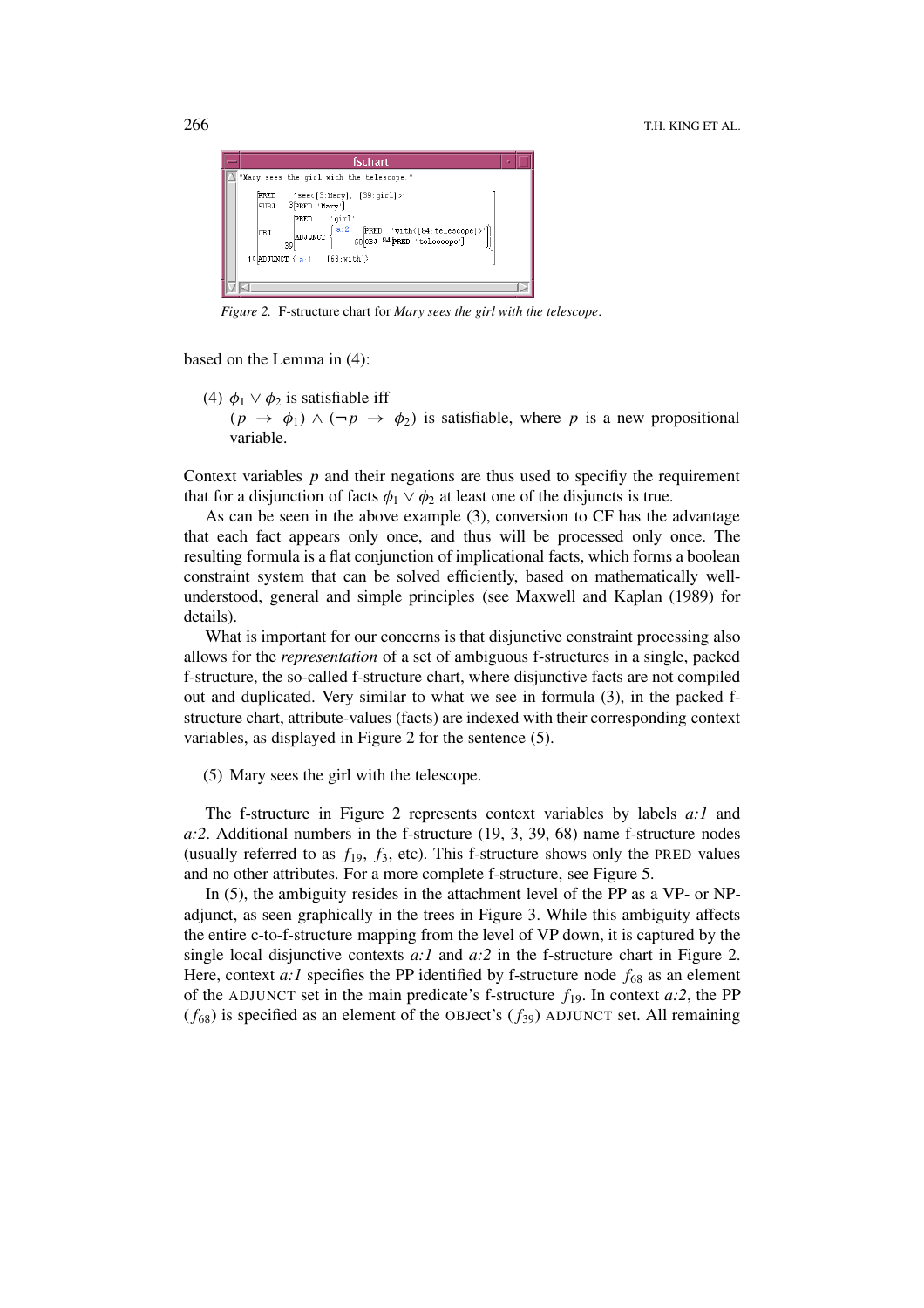

*Figure 3.* Trees for *Mary sees the girl with the telescope*.

f-structure constraints are conjoined in the TRUE context (the TRUE variable is the default context variable and is not displayed in Figure 2).

In other words, the f-structure chart represents the disjunctive contexted facts *a:1*:  $f_{68} \in (f_{19} \text{ ADJUNCT})$  (the PP's f-structure is an adjunct of the verb) and  $a:2: f_{68} \in (f_{39} \text{ ADJUNCT})$  (the PP is an adjunct of OBJ), along with all remaining f-structure constraints, which are true of both analyses. (6) redisplays (part of) the contexted, implicational constraints of Figure 2 in the notation used in (4) above: *<*context variable*>* → *<*fact*>*.

(6) 
$$
a:1 \rightarrow f_{68} \in (f_{19} \text{ ADJUNCT})
$$
  
\n $\wedge$   $a:2 \rightarrow f_{68} \in (f_{39} \text{ ADJUNCT})$   
\n $\wedge$  TRUE  $\rightarrow (f_{19} \text{ OBJ}) = f_{39}$   
\n $\wedge$  TRUE  $\rightarrow (f_{19} \text{ PRED}) = \text{see} \langle f_3, f_{39} \rangle^{\prime} \dots$ 

In the packed f-structure view of Figure 2, the local disjuncts are directly accessible through their context variables. That is, we can select a reading from the chart by selecting (clicking) its corresponding context variable. Clicking context variable *a:1* implicitly sets it to the TRUE context, while the alternative context *a:2* is set to FALSE.<sup>3</sup> We thus select the analysis in which the PP is an adjunct of the OBJ. The resulting contexted constraint system is displayed in (7).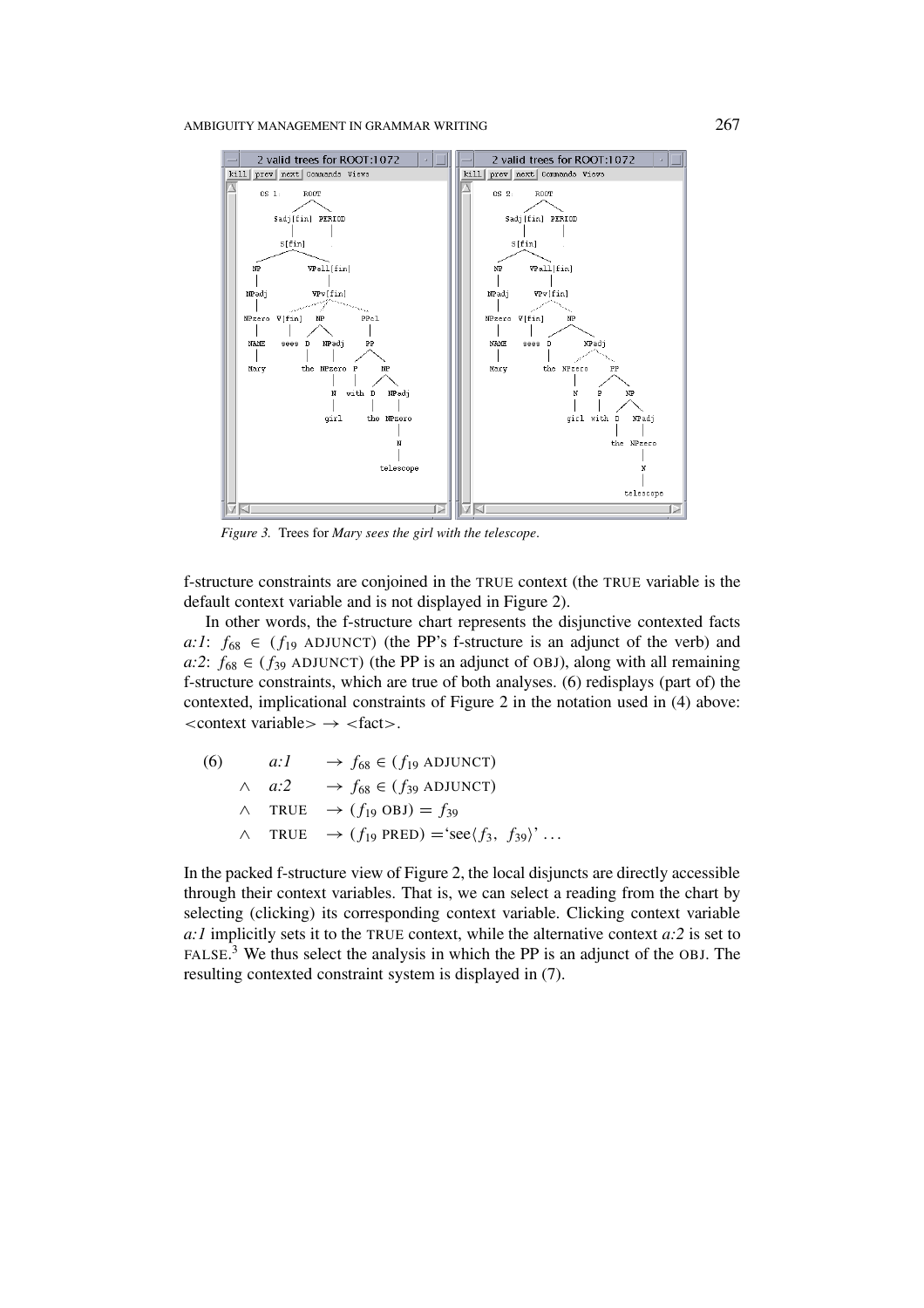(7) TRUE 
$$
\rightarrow f_{68} \in (f_{19} \text{ ADJUNCT})
$$
  
\n $\land \text{ FALSE } \rightarrow f_{68} \in (f_{39} \text{ ADJUNCT})$   
\n $\land \text{ TRUE } \rightarrow (f_{19} \text{ OBJ}) = f_{39}$   
\n $\land \text{TRUE } \rightarrow (f_{19} \text{ PRED}) = \text{see} \langle f_3, f_{39} \rangle \text{ ...}$ 

Section 4.3 will describe in more detail how different displays of packed f-structure representations support grammar writers in efficiently filtering and selecting solutions from a single view on the full set of alternative f-structures.

#### **4. Displays and Browsing Facilities of Ambiguous Structures**

In this section, we discuss tools for searching through trees and functional structures to locate both desired analyses and unwanted ambiguities. Although the tools were designed in XLE for an LFG grammar, the c-structure based tools should be relevant to any grammar that uses tree structures, while the f-structure based tools should be relevant for grammars using attribute-value matrices and more generally for ambiguities involving grammatical functions.

## 4.1. MANUALLY SEARCHING THROUGH TREES AND F-STRUCTURES

If there is a relatively small number of trees, then the most obvious way to examine all the parses of a given sentence is to browse through the structures manually, one at a time. For example, the grammar writer may simply want to know whether a given string forms a well-formed VP, independent of the structure of the rest of the sentence, something which can be easily detected while rapidly searching through the tree structures. Within XLE, this type of search is done by clicking on the next button in the tree window. In addition to displaying the next tree, clicking the next button automatically displays the corresponding f-structure in the f-structure window. In case a single tree is associated with multiple f-structures, these can be viewed by clicking the next button in the f-structure window. Figure 4 shows the first of three trees for the sentence *I saw her duck under the table*. The f-structure corresponding to this particular tree is shown as well (Figure 5).

Once the grammar writer locates a particular tree, there are a number of facilities for exploring how the subtrees relate to the grammar specification, to the fstructure, and to alternative subtrees in the chart. Clicking on a tree node with different buttons gives three displays.

First, the part of the f-structure corresponding to the category can be displayed; this is particularly useful in determining where a given feature in the f-structure comes from. This is demonstrated by Figure 7 which shows the f-structure corresponding to *I* in the sentence *I saw her duck under the table*.

Second, the feature constraints specified in the grammar for that category can be examined. Figure 7 shows the grammar constraints on the f-structure corresponding to the head noun of the NP *the table*. In this case, it shows the expansion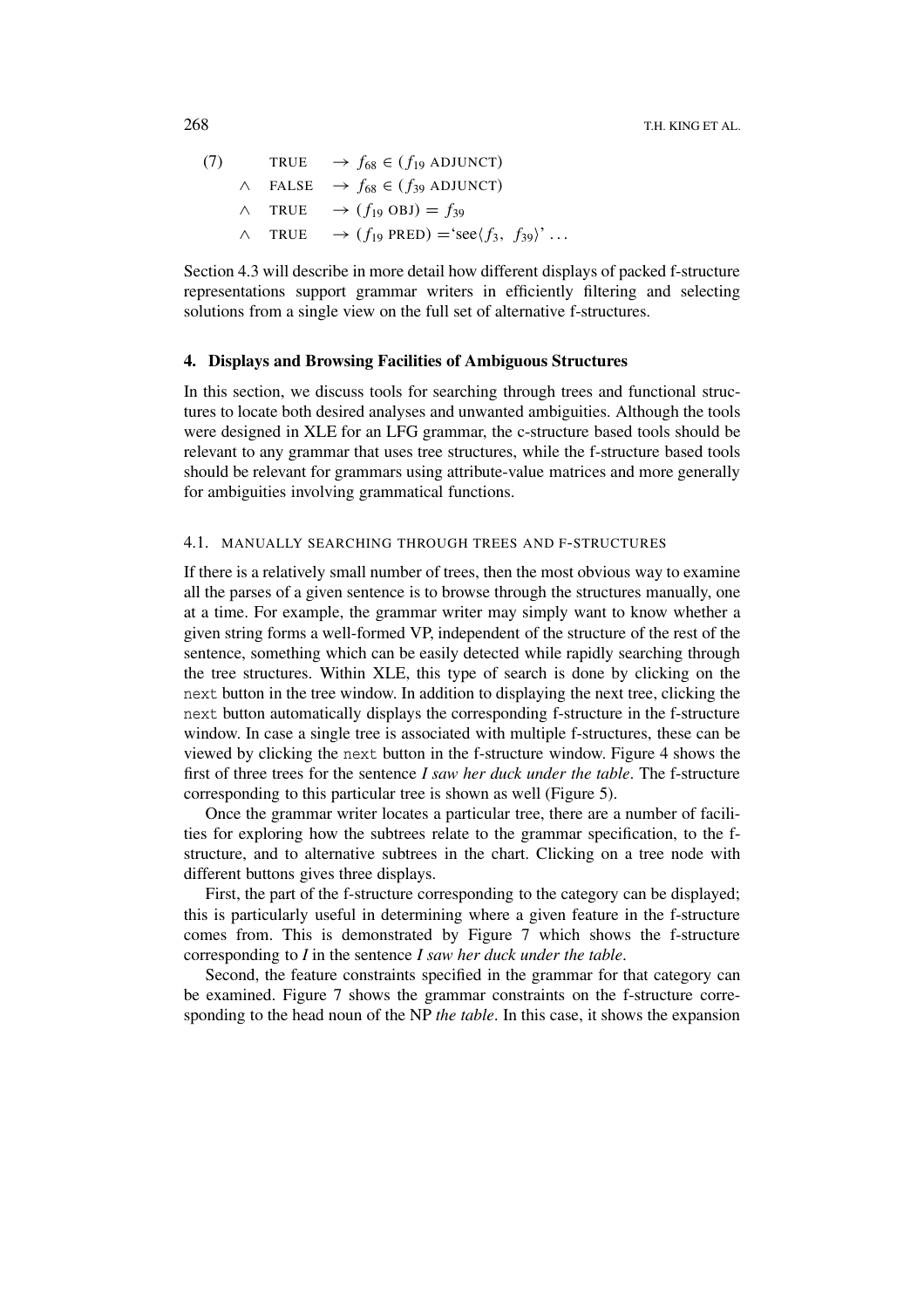

*Figure 4.* Tree for *I saw her duck under the table*.



*Figure 5.* F-structure for *I saw her duck under the table*.

of the templates called by *table*: it is a noun with a simple PRED or with a SUBJ (for predicative position), and as a count noun it must have a SPECifier if singular. This information can be used to determine what the grammar requirements are on the particular part of the tree, in this case just the head noun of the NP. Since these two tools work on subtrees, they can be used to determine where in a tree the f-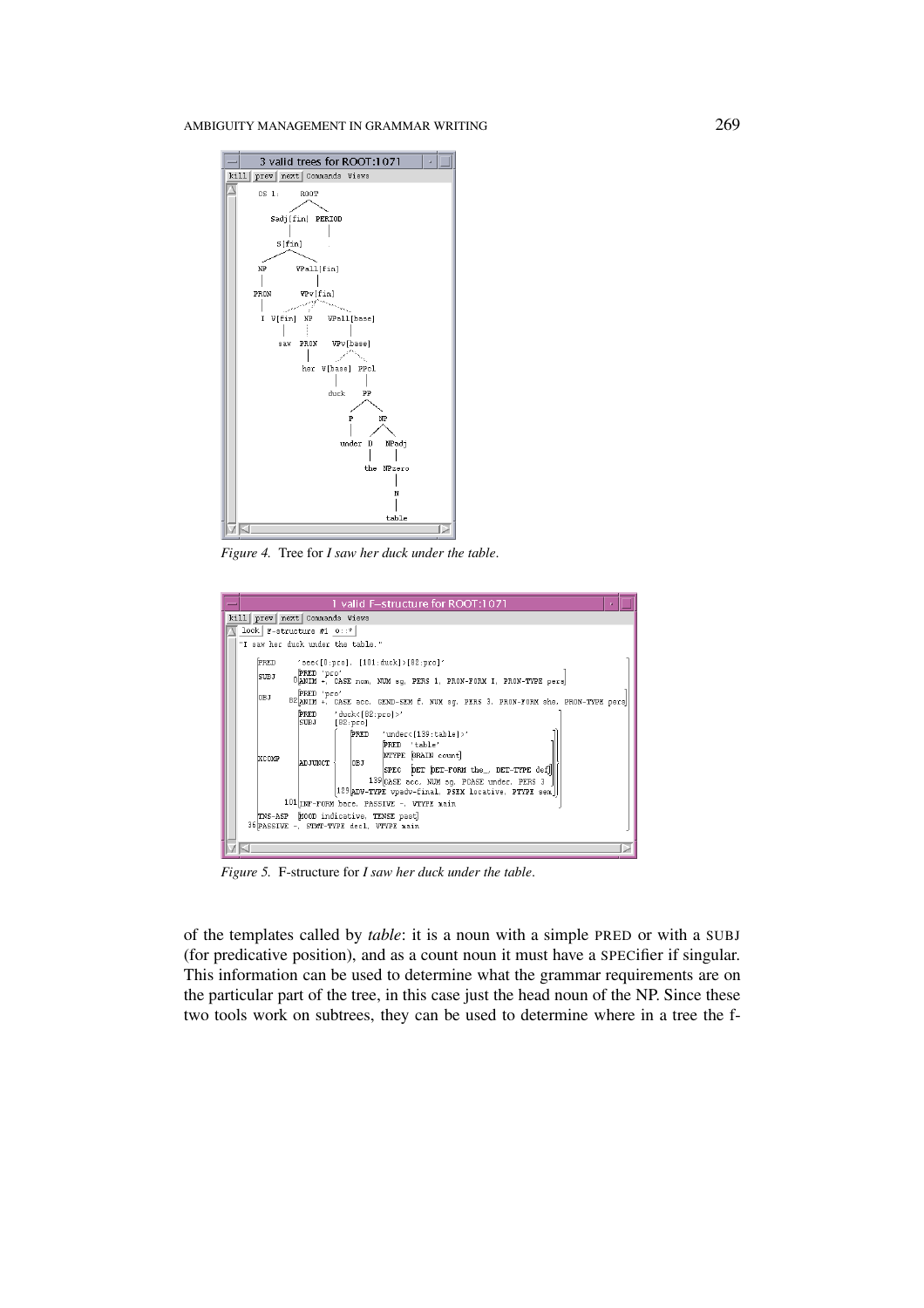

*Figure 6.* F-structure for *I*.



*Figure 7.* Grammar constraints for *table*.

structure becomes ungrammatical if the structure was intended to be well-formed but was not (or why it is unfortuitously grammatical).

Third, alternative subtrees in the chart with the same category can be displayed (the fact that there are alternative subtrees available in the chart is signalled by the dotted lines, as in the VPv[fin] tree in Figure 4). This last feature can be used when the tree that the grammar writer is looking for is not in the set of grammatical trees; the grammar writer can look at the subtrees and from them determine whether the desired tree is present in the chart and, if so, why it did not surface.

These facilities are valuable for a focused exploration of a mildly ambiguous string. However, as the trees and f-structures are viewed one at a time, even when the grammar writer knows what to look for, it can become difficult to keep track of the differences between the trees and whether, in fact, there is a non-vacuous ambiguity being captured. Below we discuss how the process of searching through analyses based on their tree-structures can be sped up by specification of parts of the constitutent structure via the bracketing window.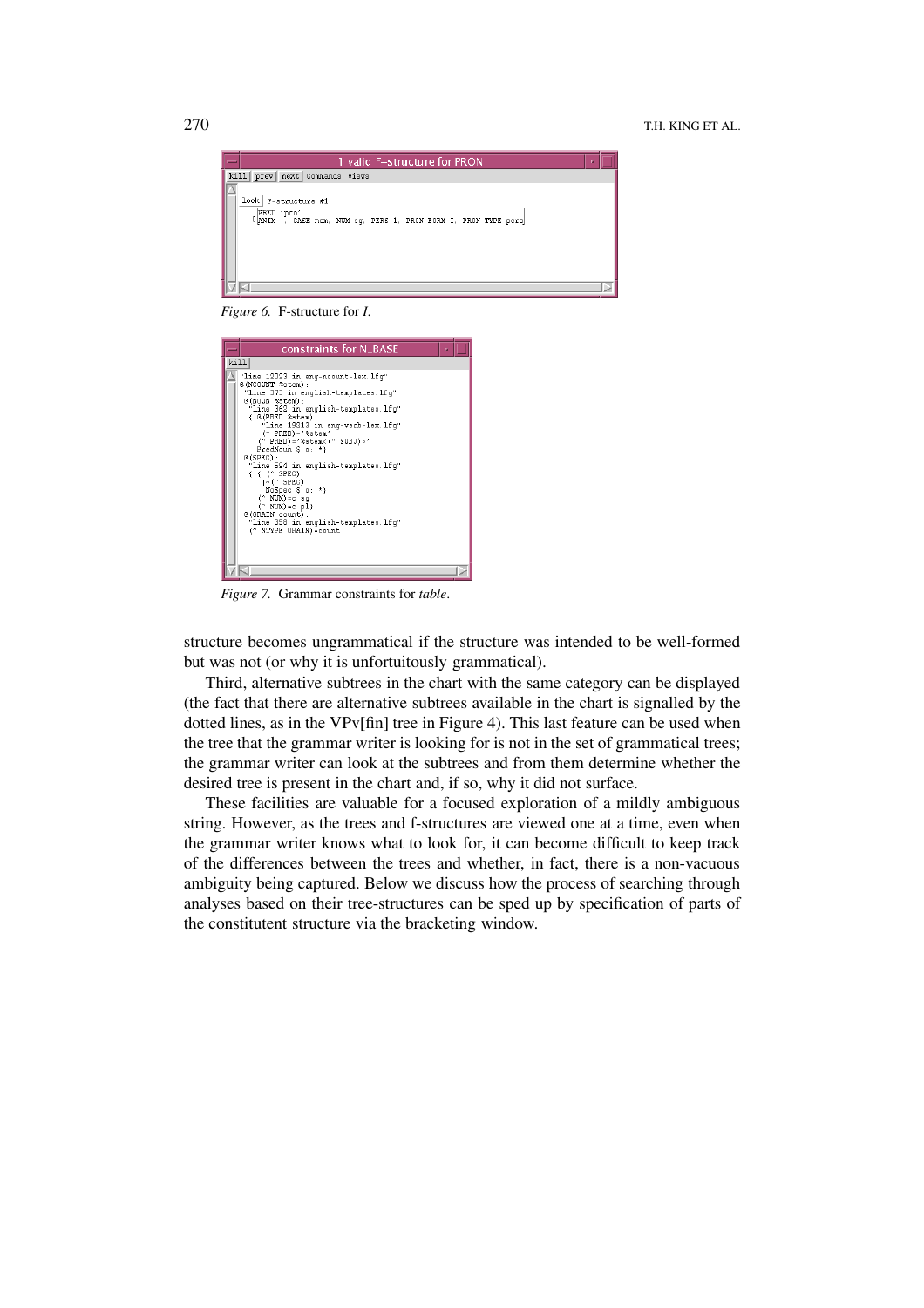| bracketing                                                       | u |
|------------------------------------------------------------------|---|
| kill<br>clear                                                    |   |
| $\frac{1}{x}$ # saw # [ her # duck # [ under # the # table ] ] # |   |
|                                                                  |   |

*Figure 8.* Bracket Window for *I saw her duck under the table*.

#### 4.2. SORTING BY C-STRUCTURE CONSTRAINTS: THE BRACKETING WINDOW

If the grammar writer is looking for a specific analysis of a sentence among many solutions, being able to specify what parts of the tree look like can help immensely in locating the desired tree and corresponding f-structure(s). XLE provides a sophisticated tool which allows the grammar writer to specify constituents, with or without specific labels, and non-constituents. This tool is referred to as the bracketing window. The bracketing window is accessed from the tree window. It allows the grammar writer to systematically narrow down the set of structures displayed, by imposing constraints on a subset of c-structures to be selected from the chart.

In the bracketing window, the sentence is displayed with alternate tokenizations shown above one another. Active buttons (#) appear as token delimiters. Clicking on a pair of these buttons inserts a pair of brackets that encloses the material in between them. This imposes a filter on the trees to be selected from the chart: only those trees and solutions in which the material between brackets forms a constituent are then displayed in XLE's tree and f-structure windows. Alternatively, shift clicking on a pair of these buttons "debrackets" the enclosed material; only those trees and solutions in which the debracketed material does not form a constituent are displayed. This is shown in Figure 8 in which *her duck under the table* and *under the table* must form consituents. There is only one valid tree corresponding to these requirements: the one in which *under the table* is an ADJUNCT of *duck*. Clicking on one of the inserted brackets produces a menu of the categories of constituents that span the bracketed material in the chart. These can be specified individually as being included (selected), excluded, or undecided. If a category is specified to be included, only those trees will be displayed in which the constituent that spans the bracketed material is of the chosen category. Conversely, if a category is excluded, XLE filters all trees in which this category spans the bracketed material from the display.

Clicking one of the show buttons displays the subtrees in the chart which are labelled with the respective category, to help the grammar writer specify the appropriate category selections. This is shown in Figure 9 in which the part of speech of *her* is specified to be a personal pronoun, by requiring all the categories PRON and NP to be in, and not a possessive pronoun, by requiring the category PRONposs to be out.

A few bracketing constraints often considerably narrow down the search space, such that the browsing method described above is applicable even with highly ambiguous sentences. Narrowing down the search space by imposing c-structure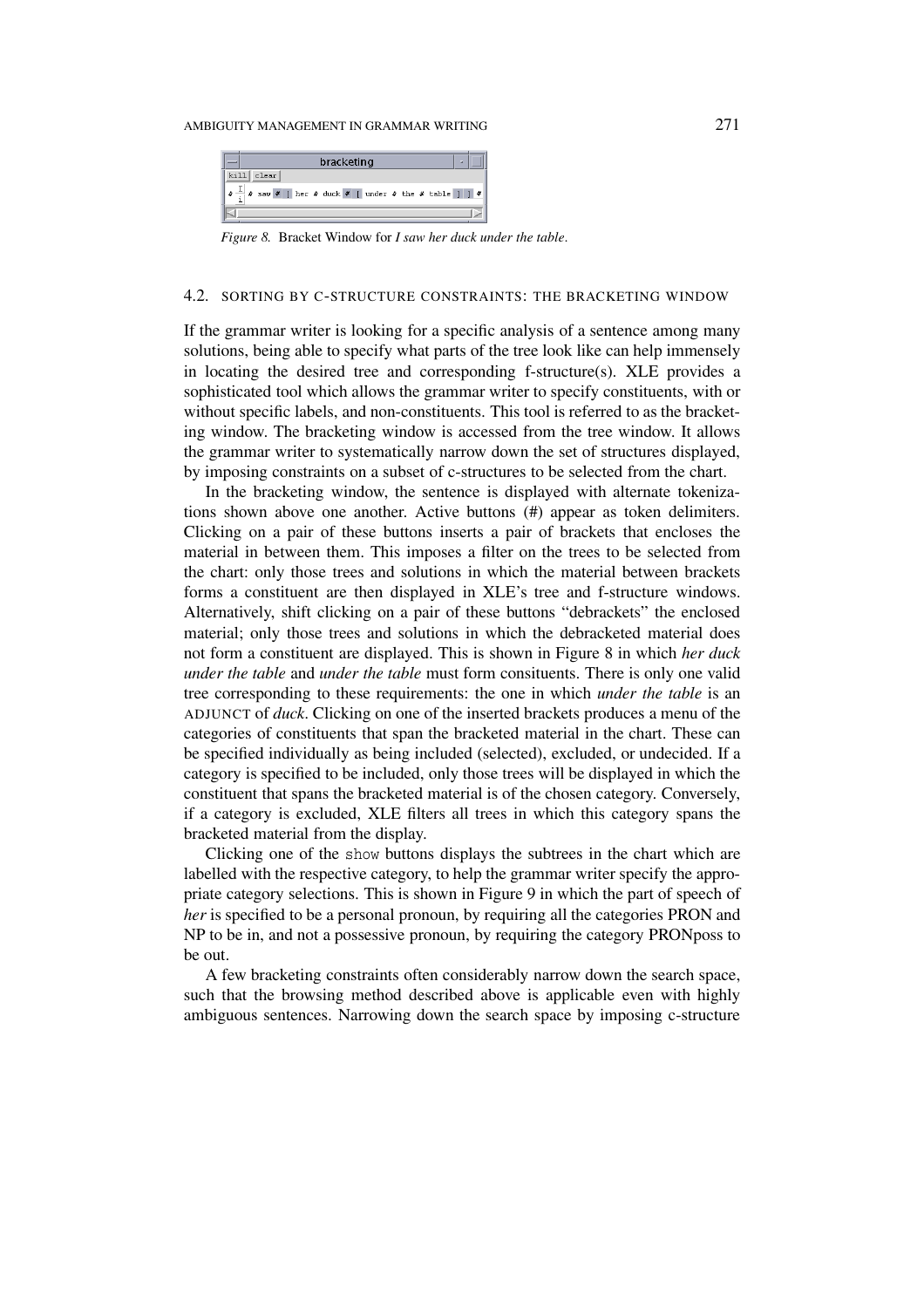|                                                | catMenu<br>-                                     |  |  |  |  |  |                                                          |
|------------------------------------------------|--------------------------------------------------|--|--|--|--|--|----------------------------------------------------------|
|                                                |                                                  |  |  |  |  |  | PRON $\bullet$ in $\diamond$ out $\diamond$ ? show       |
| bracketing<br>u                                |                                                  |  |  |  |  |  | NP $\bullet$ in $\diamondsuit$ out $\diamondsuit$ ? show |
| kill clear                                     | PRONposs $\sqrt{ }$ in $*$ out $\sqrt{ }$ ? show |  |  |  |  |  |                                                          |
|                                                |                                                  |  |  |  |  |  | her $\Diamond$ in $\Diamond$ out $\blacklozenge$ ? show  |
| # saw # [ her ] # duck # under # the # table # | Apply                                            |  |  |  |  |  |                                                          |
|                                                | cancel                                           |  |  |  |  |  |                                                          |

*Figure 9.* Bracket Window with category constraints for *her*.

constraints is also often the first step before applying the more sophisticated selection strategies to which we turn next.

The bracketing tool has proven particularly useful for treebanking tasks where the tree banker often has a solid intuition as to what the desired tree should be. Using the bracketing window to guarantee the correct constituency of the tree, especially when combined with specifying categories (e.g., personal vs. possessive pronoun), greatly speeds up the treebanking process. An additional advantage of the bracketing window for treebanking is that tree bankers who are unfamiliar with the grammar and even with the LFG formalism can use it to quickly choose the correct solution for a given sentence since all that is required is a knowledge of constituency. For similar reasons, this type of tool should be useful for any grammar which produces tree structures as part of its output.

## 4.3. SORTING BY F-STRUCTURE CONTEXT VARIABLES

Searching through c-structure trees, with or without the aid of the bracketing window, is ideal for certain applications. However, for grammar testing it is often necessary to check the f-structure space since the details of the LFG syntactic analyses are located here (e.g. verb subcategorization information). As mentioned in section 3.2, XLE provides a display of the packed f-structure representations used in the parsing and generation algorithms. The logical context variables employed in the contexted conjunctive form appear as choices in the display, labelled *a:1, a:2, a:3*, *... b:1, b:2, b:3*, etc. This type of display allows the grammar writer to view all of the f-structures for a sentence at one time. With some experience, the compact representations of the entire solution space are very useful to the grammar writer, for determining both whether a desired f-structure is present and whether there is any unexpected overgeneration by the grammar. Since the choices among the different f-structures in the displays are active, they allow quick access to individual readings based on two different indexing criteria, which are discussed in sections 4.3.1 and 4.3.2. When the grammar writer clicks on a choice, the solution corresponding to that choice is displayed in the tree and f-structure windows. A selection is a fully specified choice of exactly one solution.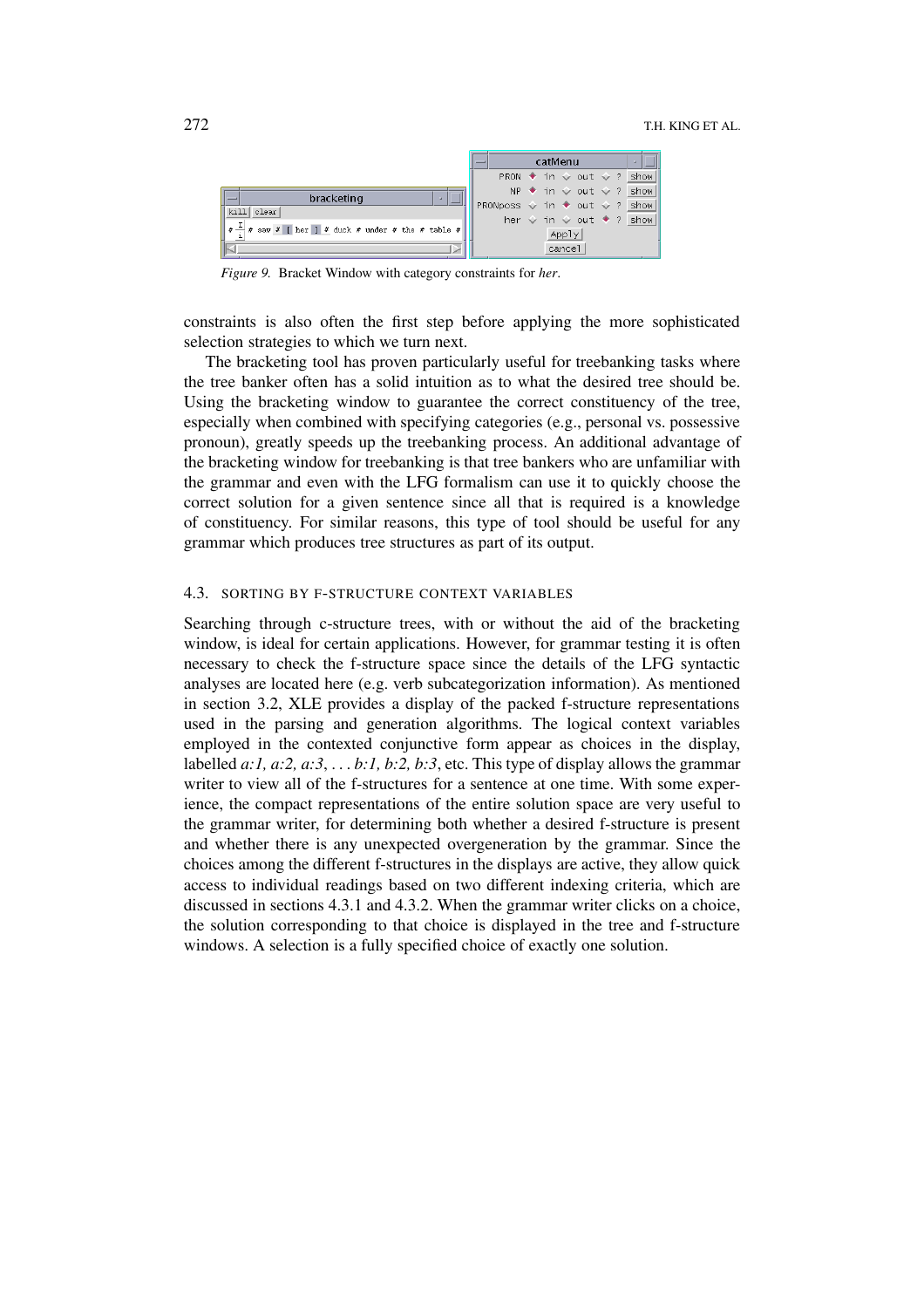| fschart<br>n.<br>$-$                                                                                                                                                                                                                                    |
|---------------------------------------------------------------------------------------------------------------------------------------------------------------------------------------------------------------------------------------------------------|
| "Mary sees the qirl with the telescope."                                                                                                                                                                                                                |
| PRED<br>'see<[3:Mary], [39:qirl]>'<br>3PRED 'Mary']<br>SUBJ<br>PRED<br>'qirl'<br>$\begin{bmatrix} a:2 & pRED & 'with([84:telescope])' \\ 68 & 0BJ & 84[pRED & 'telescope'] \end{bmatrix}$<br>ADJUNCT {<br>OBJ<br>39<br>19 ADJUNCT $(a_1 1 \t[68:with])$ |
|                                                                                                                                                                                                                                                         |

*Figure 10.* F-structure chart for *Mary sees the girl with the telescope*.

#### 4.3.1. *Packed F-Structure*

The f-structure chart window (the top right window in Figure 1) indexes the packed solutions by their constraints, so that each constraint appears once in an f-structure annotated by all of the choices where that constraint holds. This is best seen in the f-structure chart in Figure 2 above, repeated as Figure 10. (Note that Figure 10 shows only the PRED values; this display option is discussed below.) The f-structure for the PP *with the telescope* appears only once, although it can attach either high, appearing as an adjunct to the verb's f-structure (*a:1*), or low, appearing in the f-structure of *girl* (*a:2*).

In Figure 11, a part of the f-structure chart for *I saw her duck under the table* is seen. The *a:3* vs. *a:1/a:2* choice reflects the separate argument frames of *see*. The *a:1/a:2* choice has a number of correlated effects on the structure: in *a:1* and *a:2*, *her duck* functions as the object. In *a:2*, the PP is adjoined to the verb, hence the f-structure with PRED-value 'under' is in the ADJUNCT set of the verb *see*; in choices *a:1* and *a:3*, this f-structure appears as an adjunct to the noun *duck* and the verb *duck*, respectively (this is not seen in the part of the chart in the window). The choice labels are color-coded: one consistent selection of choices is highlighted in red (e.g.,  $a:1$ ), all other choice labels are blue.<sup>4</sup> The selected reading is simultaneously displayed in the non-packed tree and f-structure windows discussed in section 4.1. Clicking on a non-selected choice will change the selected reading, with all dependent choices being adjusted in a way that results in a consistent overall selection of choices.

F-structures contain a large amount of information, and for many longer sentences this results in structures, especially packed structures, which cannot be easily displayed on the screen. To minimize this problem, there are various ways to control how the f-structure is displayed. For example, the "PRED only" menu item suppresses all of the attributes except PRED, the governable attributes (i.e., grammatical relations), and the semantic attributes (e.g., adjuncts). This display is useful to the grammar writer when searching for particular predicate argument relations and when making a first estimate as to whether two analyses are identical or not. Another option is the "linear" menu item which changes the display into a line of surface forms with corresponding f-structures. The linear display is useful with large f-structures and multiple dependent context choices since it gives the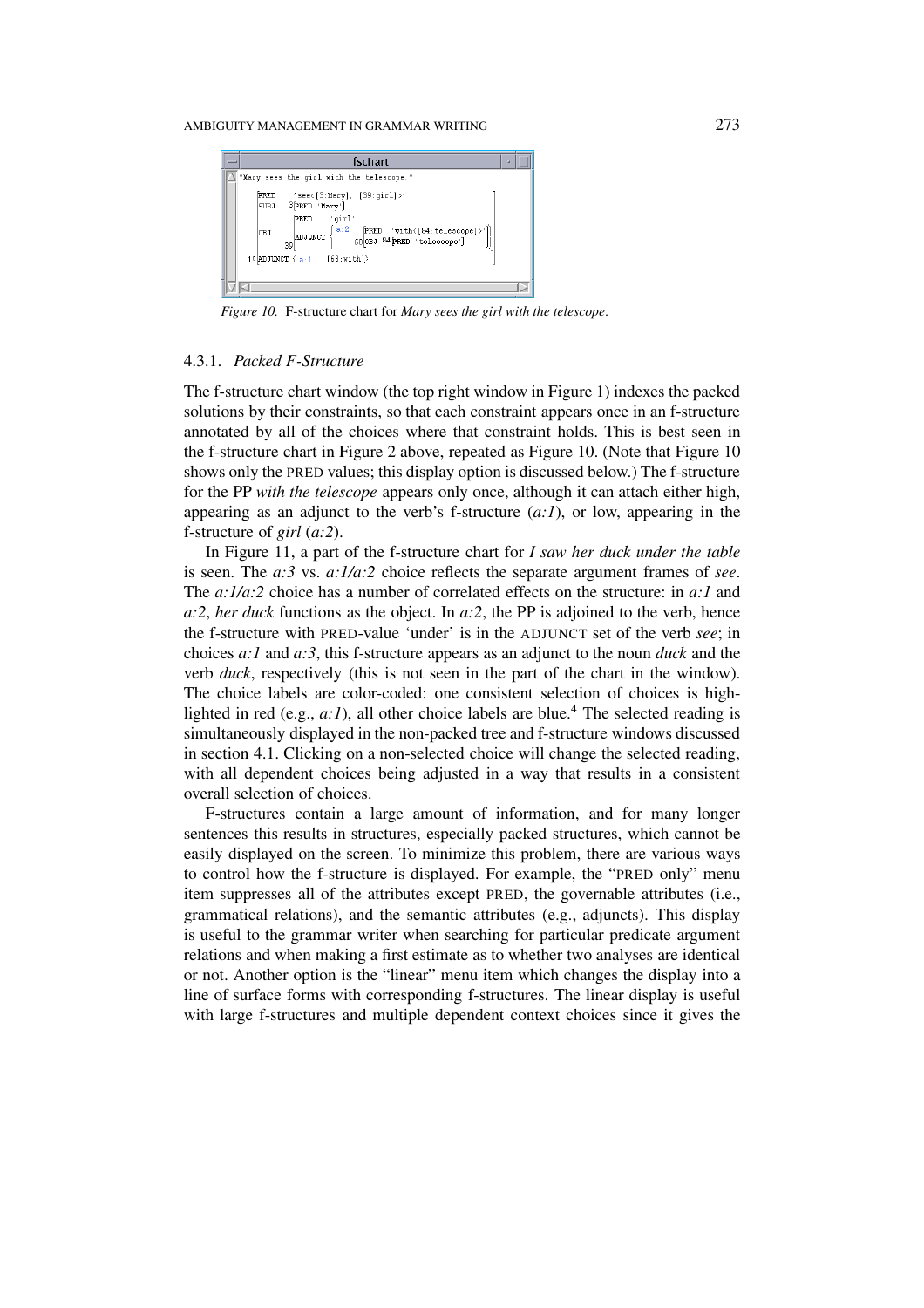|                              | fschart                                                                                                                                                                                                                                                                                                                                                                                                                                                                                                    |
|------------------------------|------------------------------------------------------------------------------------------------------------------------------------------------------------------------------------------------------------------------------------------------------------------------------------------------------------------------------------------------------------------------------------------------------------------------------------------------------------------------------------------------------------|
| kill  Commands Views         |                                                                                                                                                                                                                                                                                                                                                                                                                                                                                                            |
|                              | "I saw her duck under the table."                                                                                                                                                                                                                                                                                                                                                                                                                                                                          |
| PRED<br>OBJ<br>SUBJ<br>XCOMP | $\left[ \begin{matrix} \zeta_{3:3} & \text{see}(\{6: \text{pro}\}, & [103: \text{duck}] > [84: \text{pro}] \end{matrix} \right] \right]$<br>$\left[ \begin{matrix} \zeta_{3:1-2} & \text{see}(\{6: \text{pro}\}, & [103: \text{duck}] > \end{matrix} \right]$<br>$\left[ = \begin{cases} \n\text{ka}:3 & [84:\text{proj} \rangle \\ \n\text{ka}:1-2 & [103:\text{duck}] \n\end{cases} \right]$<br>PRED 'pro'<br>6ANIM +, CASE nom, NUM sg, PERS 1, PRON-FORM I, PRON-TYP<br>$=$ $(k_{a}:3$ [103 : duck] >] |
| <b>ADJUNCT</b>               | a:2<br>PRED<br>'under<[140:table]>'<br>PRED 'table'<br>NTYPE GRAIN count]<br>loв.т<br>SPEC DET DET-FORM the_, DET-TYPI<br>140 CASE acc, NUM sg, PCASE under, PE<br>$\texttt{ADJUNCT-TYPE}$ = $(k_{a:1} \text{ simple})$<br>$ADV-TYPE$ = $\left[=(\{(a:3 a:2)\text{ vpadv-final})\right]$<br>130 PSEM locative, PTYPE sem                                                                                                                                                                                   |
|                              | TNS-ASP MOOD indicative, TENSE past                                                                                                                                                                                                                                                                                                                                                                                                                                                                        |
|                              |                                                                                                                                                                                                                                                                                                                                                                                                                                                                                                            |

*Figure 11.* F-structure Chart Window for *I saw her duck under the table*.

| fschart                                                                                                                               |  |
|---------------------------------------------------------------------------------------------------------------------------------------|--|
| kill  Commands Views                                                                                                                  |  |
| "I saw her duck under the table."                                                                                                     |  |
| "I"<br>6PRED 'pro'                                                                                                                    |  |
| "sav"                                                                                                                                 |  |
| 0BJ $=$ $\begin{bmatrix} k_{a:3} & [84:proj> \\ k_{a:1-2} & [103:duck] \end{bmatrix}$<br>SUBJ [6:pro]<br>$XCOMP = [(a:3 [103:duck])]$ |  |
| 37 $\text{ADJUNCT}$ (a:2 [130:under])                                                                                                 |  |
| "her"<br>84 PRED 'pro']                                                                                                               |  |
| "duck"                                                                                                                                |  |
| <b>PRED</b> $\begin{bmatrix} \kappa_{a:3} & \text{duck} \\ \kappa_{a:1-2} & \text{duck} \end{bmatrix}$                                |  |
| SUBJ $= (6a:3 [84:proj])$                                                                                                             |  |
| 103 ADJUNCT $\langle a:3 a:1 \rangle$ [130: under])                                                                                   |  |
| "under"                                                                                                                               |  |
|                                                                                                                                       |  |

*Figure 12.* Linear Display for *I saw her duck under the table*.

grammar writer natural and quick access to local disjunctions, in that they are indexed on the individual words of the string. The first part of the linear display for *I saw her duck under the table* is shown in Figure 12.

# 4.3.2. *Choice Window*

An alternative view of the choices shown in the packed f-structure window is displayed in the f-structure chart choices window (the bottom right window in the overall layout, cf. Figure 1). The choices window indexes the packed solutions by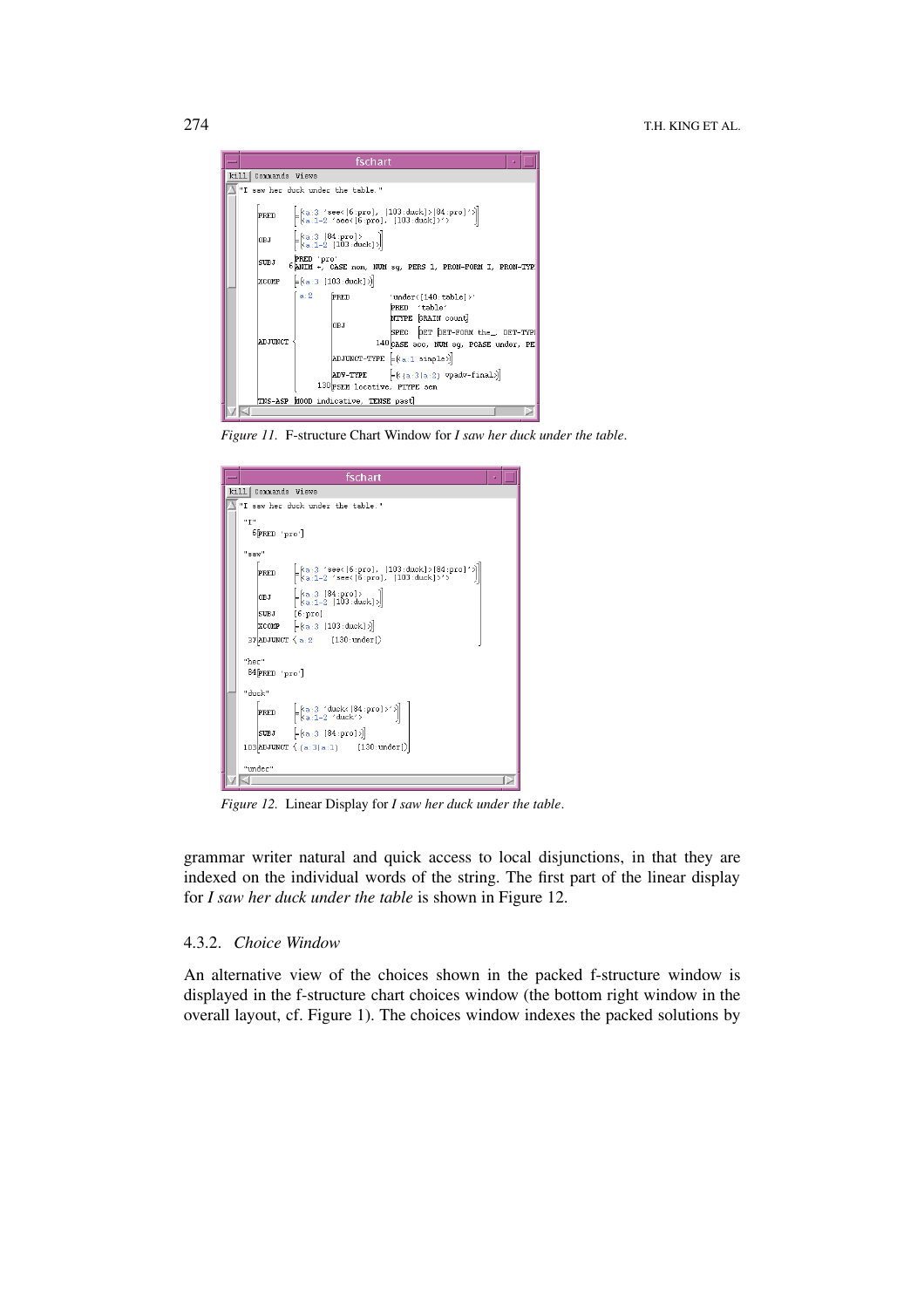

*Figure 13.* Choice Window for *The skating instructor saw the girl with the telescope*.

the alternative choices and displays them as a logical decision tree. The choices that belong to the same disjunction have the same alphabetic string as a prefix. At the left of each disjunction is its context. Top level disjunctions are given the TRUE context. Embedded disjunctions are given the choice that they are embedded under.

The choices window, although not ideal for getting a general feel for the packed f-structure as a whole, is extremely useful for seeing the different ambiguity sources and how they relate to one another. For example, in Figure 13 it is easy to see that the four readings for the sentence *The skating instructor saw the girl with the telescope* arise from two independent sources: Each of the two choices *a:1* (with an instructor of skating) and *a:2* (with an instructor who is skating) can be combined with either of the PP attachment possibilities. With highly ambiguous sentences, such dependencies are very instructive, not only from the point of view of linguistic modelling but also for detecting sources of efficiency problems in parsing.

One particularly interesting consequence of this display is that if two fstructures are "vacuously different" (e.g. the result of having the same word entered twice in the lexicon), there will be blank lines after the choice labels; when two or more blank lines appear, it is a good indication that there is a spurious ambiguity in the grammar with respect to the given sentence.

## 4.4. DETECTING AMBIGUITY SOURCES

The tools described so far allow the grammar writer to see the structure of a sentence in detail and to determine the type of ambiguity that is present. However, it is still necessary to pinpoint the exact source of the ambiguity, e.g., what rule in what file is causing the ambiguity, especially if the grammar writer needs to eliminate the ambiguity in question. XLE provides a command (print-ambiguitysources) that prints all of the local sources of ambiguity in the current chart. The output represents both f-structure ambiguities and c-structure ambiguities. The f-structure ambiguities provide a subtree identifier plus the line number of the source of the constraints to help the grammar writer identify the ambiguity source. Whenever a subtree is found that has a large number of local solutions, it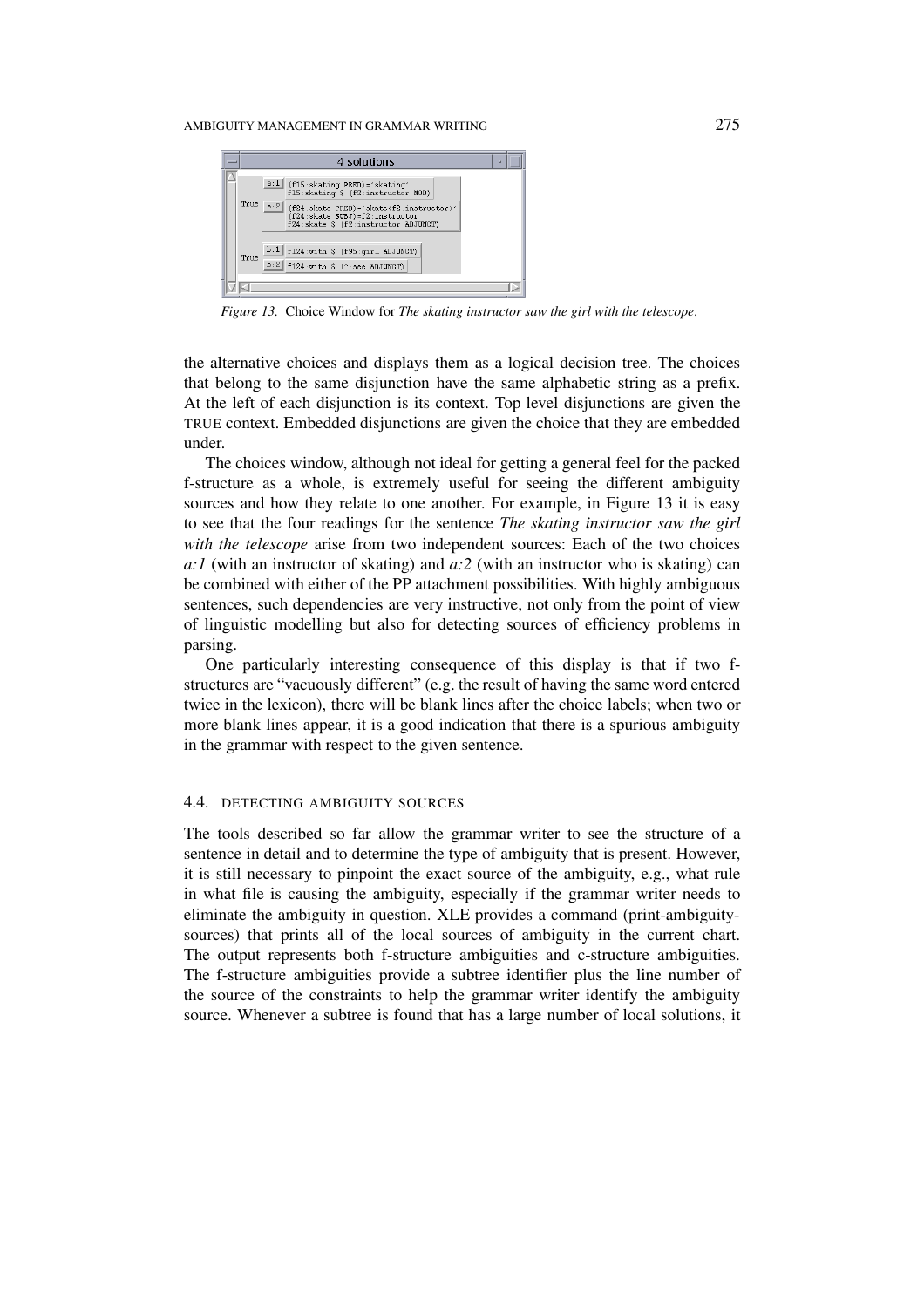is possible to pass the subtree identifier to print-ambiguity-sources to find out what ambiguities are being multiplied together to produce the solutions.

(8) shows the result of print-ambiguity-sources for the sentence *Mary sees the girl with the telescope*. For example, the first line indicates that N\_BASE (the noun stem for *girl*) is two way ambiguous and points to the location of the lexical entry for this word stem (line 4988 of the file eng-ncount-lex.lfg). The "perhaps" in (8) is because of the possibility that the ambiguity is the result of functional uncertainty, which cannot be detected by the tool; in fact, the ambiguity in this example is not a result of the lexical entry for the noun, but the (non)attachment of the PP to the head noun. More helpful is the second line which states that VPv[fin] is ambiguous; this information allows the grammar writer to focus on the possible instantiations of this node, concentrating on subtrees 4 and 24.

```
(8) print-ambiguity-sources
   N_BASE:57:1 adds a 2-way ambiguity, perhaps from line 4988 in
   eng-ncount-lex.lfg
   VPv[fin]:1040 is ambiguous because of subtrees 4 & 24
```
## **5. Comparison to related approaches**

XLE's selection and sorting facilities described in section 4.3 are very similar in spirit to the display and selection displays of the TreeBanker tool within the Core Language Engine (CLE), described in Carter (1997). There are however certain differences between the two approaches which we discuss here.

Since multiple analyses are generally grounded in a small number of independent variations, the TreeBanker only presents ambiguity-inducing discriminating properties to the user, who then selects appropriate properties to filter out incorrect analyses, and finally selects the "good" analysis from the set of alternatives.

A characteristic feature of the TreeBanker's approach is that the properties used for selection are not only properties in CLE's underlying QLF (Quasi-Logical Form) representation. The properties can be smaller pieces of information, extracted from the QLF or the underlying syntax tree, and can characterize different types of linguistic information: constituency, predicate-argument relations, word senses, sentence types, and grammar rules used. It is the set of these more abstract extracted properties, not the QLF's themselves, which are stored in the database of analyzed sentences and presented to the user for disambiguation. In this way, the TreeBanker disambiguation tool is independent of the specific underlying representation format, and is easily adapted to different kinds of representation formats. This modular design of the TreeBanker tool differs from the more integrated XLE approach.

A distinctive feature of the TreeBanker's modular set-up is that an independent reasoning process is responsible for filtering the "good" analysis from the pool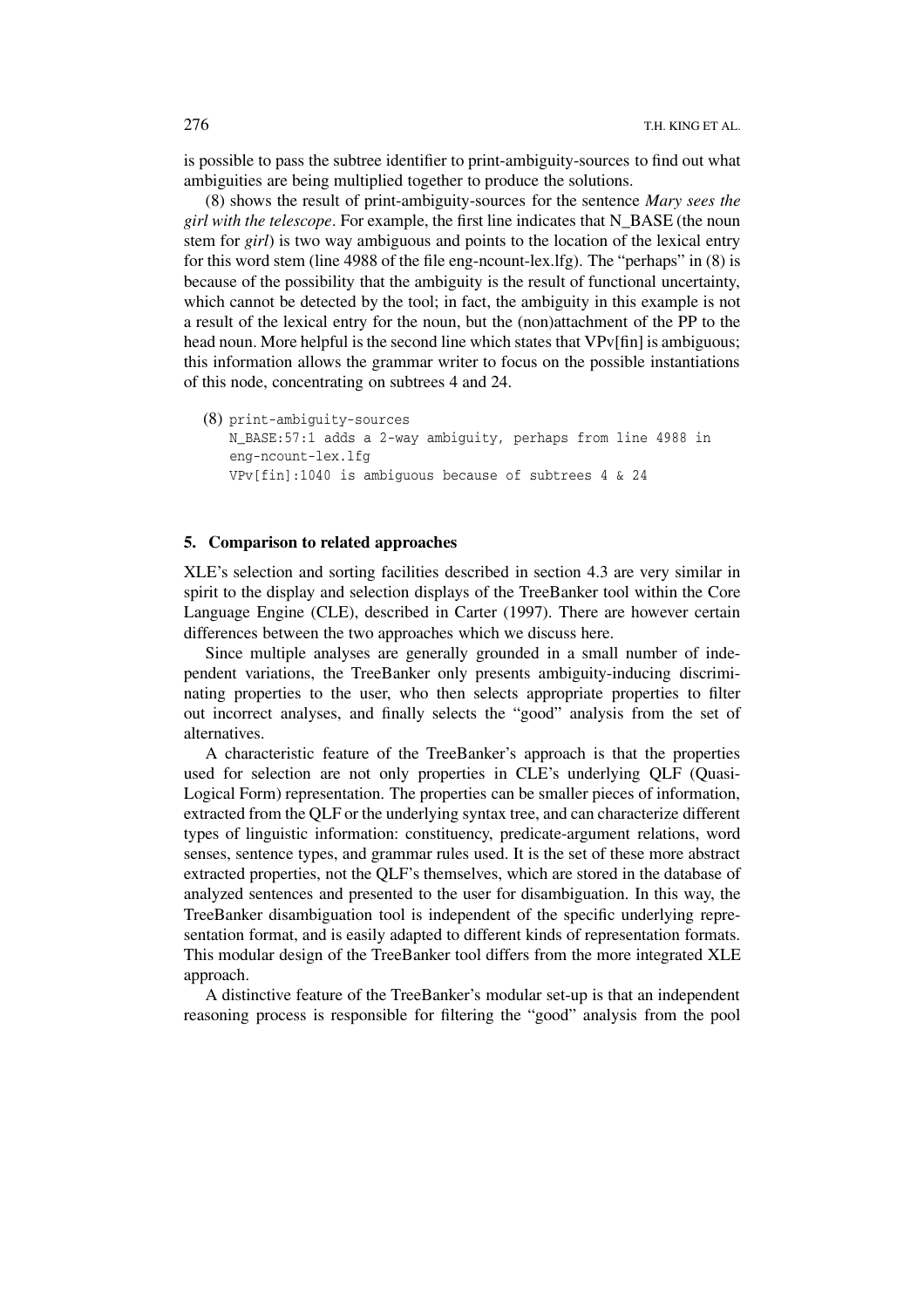of proposed analyses, on the basis of the properties selected by the user, using propagation rules of the form: if property *p* is marked as bad, all analyses with property *p* are marked as bad; if a property *p* is selected as good, analyses that do not have *p* are filtered out as bad (on the assumption that there is only a single good analysis), etc. A weakness of this independent reasoning process is that the set of propagation rules is based on the assumption of a single "good" analysis and cannot reliably handle truly ambiguous sentences. By contrast, XLE's integrated approach applies sound techniques for ambiguity packing, both in the processing and representation of ambiguities, and correctly handles truly ambiguous sentences.

The fact that the TreeBanker prompts the user with higher-level, abstract linguistic properties for selection is a very attractive feature. It makes the tool convenient for non-expert, but linguistically trained users. In the XLE environment the chart displays present choices to the user which consist of the very concrete LFG syntactic analysis features defined in the grammar. It is straightfoward for the grammar expert to select from these analyses. For treebanking tasks, however, nonexpert users have to become familiar with relevant grammar specific properties in order to select solutions from the chart.

As an attempt to combine XLE's strengths with the attractive features offered by the TreeBanker tool, the current XLE set-up could be tailored towards a more modular interface structure between grammatical analysis and display for nonexpert user selection. Similar to the Optimality projection used in Frank et al. (2001) for OT-based filtering of competing analyses, a new *properties* projection *p* could be used to associate syntactically complex properties of the c- and/or fstructure with more abstract notions, to be presented to the user in a separate chart window as selection criteria.

For example, the VP and NP rules could be augmented to produce an additional representation providing predicates like *argument\_of* and *modifier\_of*. <sup>5</sup> Then the PP attachment ambiguity of the example *Mary sees the girl with the telescope* of Figures 2 and 3 would trigger contexted properties a non-expert user can easily choose from.

\n
$$
\text{TRUE} \rightarrow \text{argument_of}(\text{see}, \text{girl})
$$
\n  
\n $\land \quad a: l \rightarrow \text{modifier_of}(\text{girl}, \text{with}, \text{telescope})$ \n  
\n $\land \quad a: 2 \rightarrow \text{modifier_of}(\text{see}, \text{with}, \text{telescope})$ \n

#### **6. Conclusion and Discussion**

The ambiguity management tools described here are not only used during grammar development, but also in tasks requiring disambiguation by a human, such as treebanking or the design of evaluation test suites (which can be seen as a special case of treebanking). These tools are especially convenient for such tasks since they allow non-expert users to locate specific solutions among the output set more straightforwardly.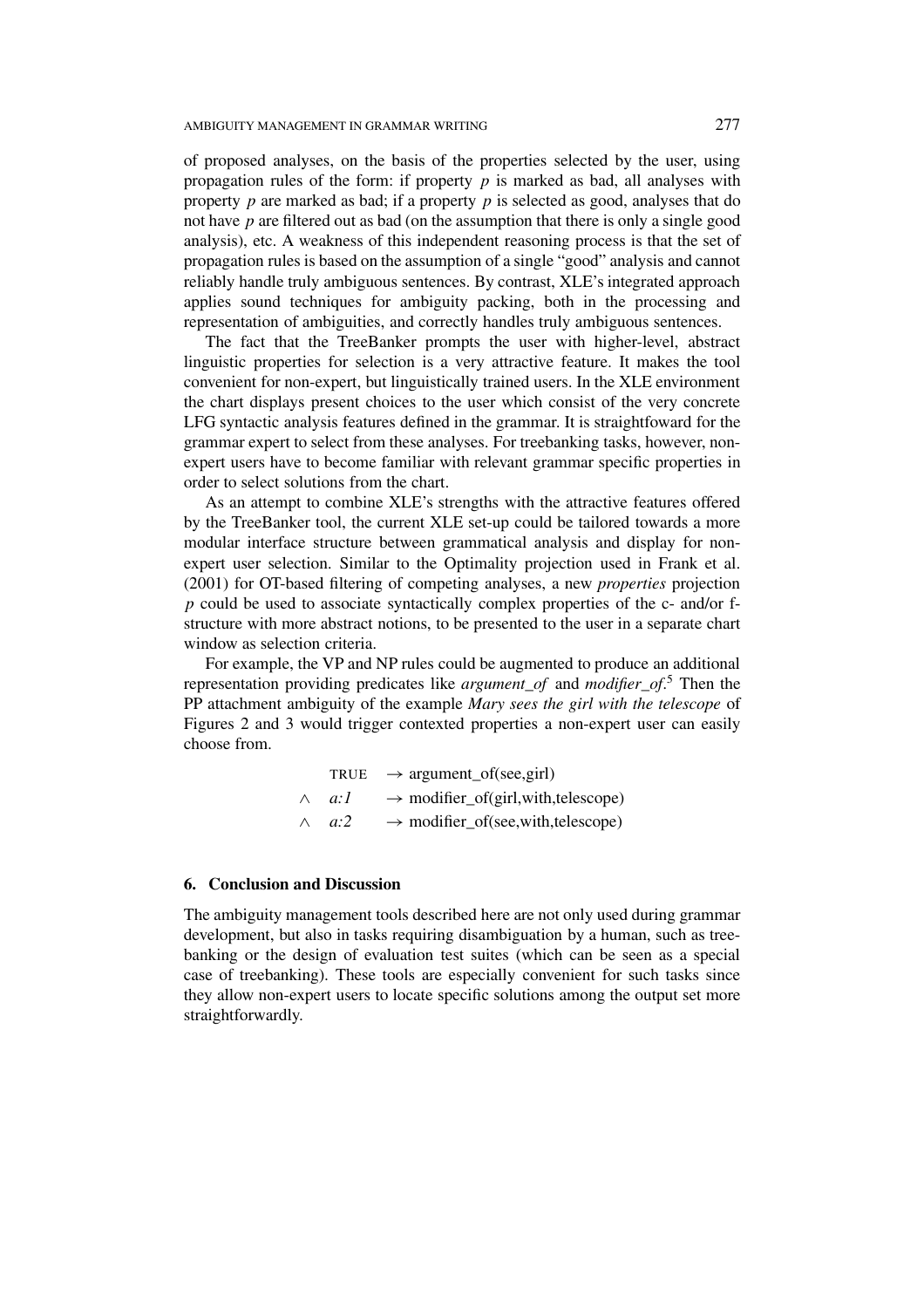When creating a treebank, the task is to save the correct tree and corresponding f-structure analysis for each sentence in the corpus. As treebanking often involves long, naturally occurring sentences, each sentence can have a large number of parses (tens and even hundreds). Given the number of parses and the number of sentences to bank, having a way of efficiently zeroing in on the correct parse is vital to the task. The tools described in this paper have been tested on two relatively small (hundreds, instead of thousands, of sentence) treebanks created for this project for English, and for a parallel corpus in French. The difficulties encountered in these tasks were instrumental in guiding the current state of the tools. Currently, the tools are being used in a much larger tree banking project for German (Dipper, 2000). In both tasks, the tools were used with success by people with some linguistic knowledge but who were unfamiliar with LFG or with grammar writing in general.

In this paper we reported on various tools in the XLE grammar development platform which can be used for ambiguity management in grammar writing. In particular, we looked at packed representations of ambiguities that allow the grammar writer to view sorted descriptions of ambiguity sources, as well as tools for specifying desired tree structures and for cutting down the solution space prior to parsing. These tools allow the grammar writer to create large-scale linguistically motivated grammars and apply them to real-life corpora, while keeping track of ambiguity sources. It is our hope that these basic ideas behind these tools are fundamental enough to prove useful to grammar writers using other frameworks or platforms.

#### **Acknowledgements**

We would like to thank the ESSLLI 2000 audience and the reviewers for their detailed comments.

A. Frank was at XRCE in Grenoble, and J. Kuhn was at IMS Stuttgart, when the original version of this paper was written.

#### **Notes**

<sup>1</sup> See also the survey of grammar workbenches given in Volk et al. (1994).

 $3^3$  Context variables for disjunctions are systematically named by letters *a, b, c* with numbers for each local disjunct. *a:1* to *a:n* are internally represented as alternative disjunctive contexts. Thus, if *a:1* and *a:2* are the only *a*-context variables in a disjunction,  $(a:1 \rightarrow \text{fact}_1) \land (a:2 \rightarrow \text{fact}_2)$  is internally compiled to:  $(a \rightarrow fact_1) \wedge (\neg a \rightarrow fact_2)$ . Disjunctions with more than two options are handled by introducing further internal context variables (e.g.  $a:1 = p$ ,  $a:2 = \neg p \land q$ ,  $a:3 = \neg p \land q$ ¬*q*).

<sup>4</sup> Besides the red buttons, which select a single solution, XLE also provides grey buttons, which only narrow down the solution space without immediate selection of a single solution.

<sup>2</sup> The unification algorithm described in Maxwell and Kaplan (1996) takes advantage of simple context-free equivalence in the feature space. As a result, sentences parse in cubic time in the typical case, though still being exponential in the worst case.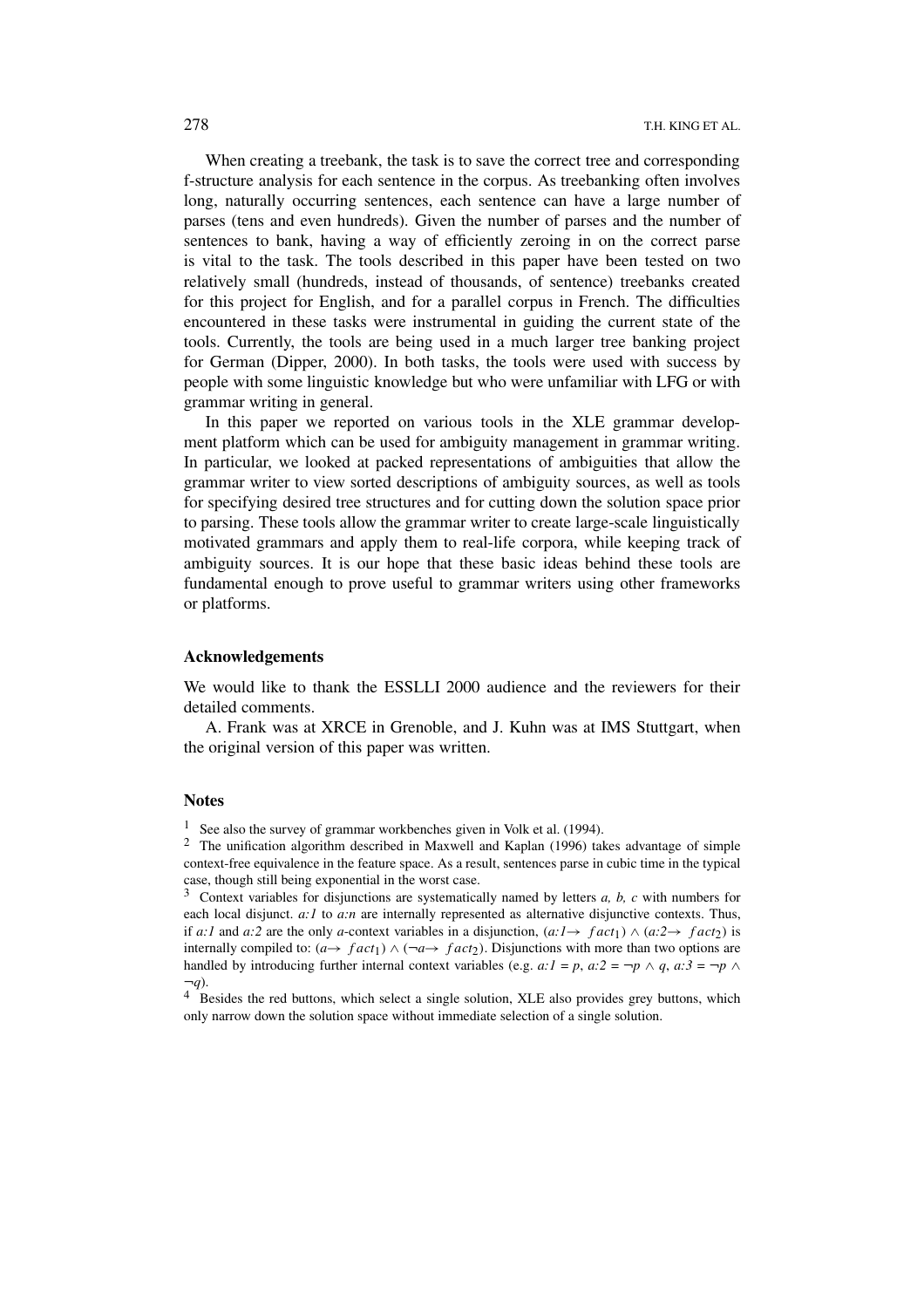<sup>5</sup> In the XLE specification format, the rules would be augmented with special clauses to represent abstract properties in the *p* projection, as sketched below (predicate names in semantic forms (i.e. PRED features) are referred to by PRED FN (functor name)):

```
VP \rightarrow V \quad \uparrow = \downarrowNP: (\uparrow OBJ) = \downarrowargument_of((\uparrow PRED FN),(\downarrow PRED FN)) \in p::*;
          ...
         PP: \{ (\uparrow OBL) = \downarrowargument_of((\uparrow PRED FN), (\downarrow PRED FN), (\downarrow OBI PRED FN)) \in p::*| ↓∈ (↑ ADJUNCT)
                  modifier_of((↑ PRED FN),(↓ PRED FN),(↓ OBJ PRED FN)) ∈ p::* }
          ...
NP \rightarrow N \uparrow = \downarrowPP: ↓ ∈ (↑ ADJUNCT)
               modifier_of((\uparrow PRED FN),(\downarrow PRED FN),(\downarrow OBJ PRED FN)) \in p::*
          ...
```
## **References**

Alshawi H. (ed.) (1992) *The Core Language Engine*. MIT Press, Cambridge, MA.

- Bresnan J. (ed.) (1982) *The Mental Representation of Grammatical Relations*. MIT Press, Cambridge, MA.
- Bresnan J. (2000) *Lexical-Functional Syntax*. Blackwell Publishers.
- Butt M., King T. H., Niño M.-E., Segond F. (1999) *A Grammar Writer's Cookbook*. CSLI Publications, Stanford, CA.
- Carroll J., Briscoe E., Grover C. (1991) *A Development Environment for Large Natural Language Grammars*. Computer Laboratory, Cambridge University, UK, Technical Report 233.
- Carpenter B., Penn G. (1999) *ALE: The Attribute Logic Engine User's Guide*. Bell Laboratories, NJ.
- Carter D. (1997) The TreeBanker: A Tool for Supervised Training of Parsed Corpora. In: *Proceedings of the ACL Workshop on Computational Environments for Grammar Development and Linguistic Engineering*, Madrid, Spain.
- Clement L. (1996–1999) XLFG mode d'emploi. Ms. Université Paris 7. http://talana.linguist.jussieu.fr/˜lionel/xlfg/xlfg.html.
- Copestake A., Carroll J., Malouf R., Oepen S. et al. (1999/2000) The (New) LKB System. Ms. CSLI. http://www-csli.stanford.edu/~aac/doc5-2a.pdf.
- Copestake A., Flickinger D. (2000) An Open-Source Grammar Development Environment and Broad-Coverage English Grammar Using HPSG. In: *Proceedings of the Second Conference on Language Resources and Evaluation (LREC-2000)*, Athens, Greece.
- Dipper S. (2000) Grammar-Based Corpus Annotation. In *Proceedings of the Workshop on Linguistically Interpreted Corpora*, Luxembourg.
- Doran C., Egedi D., Hockey B. A., Srinivas B., Zaidel M. (1994) XTAG System a Wide Coverage Grammar for English. In: *Proceedings of the 15th COLING*, Kyoto, Japan.
- Dörre J., Dorna M., Junger J., Schneider K. (1996) *The CUF User's Manual*. Institut für maschinelle Sprachverarbeitung, University of Stuttgart, Germany.